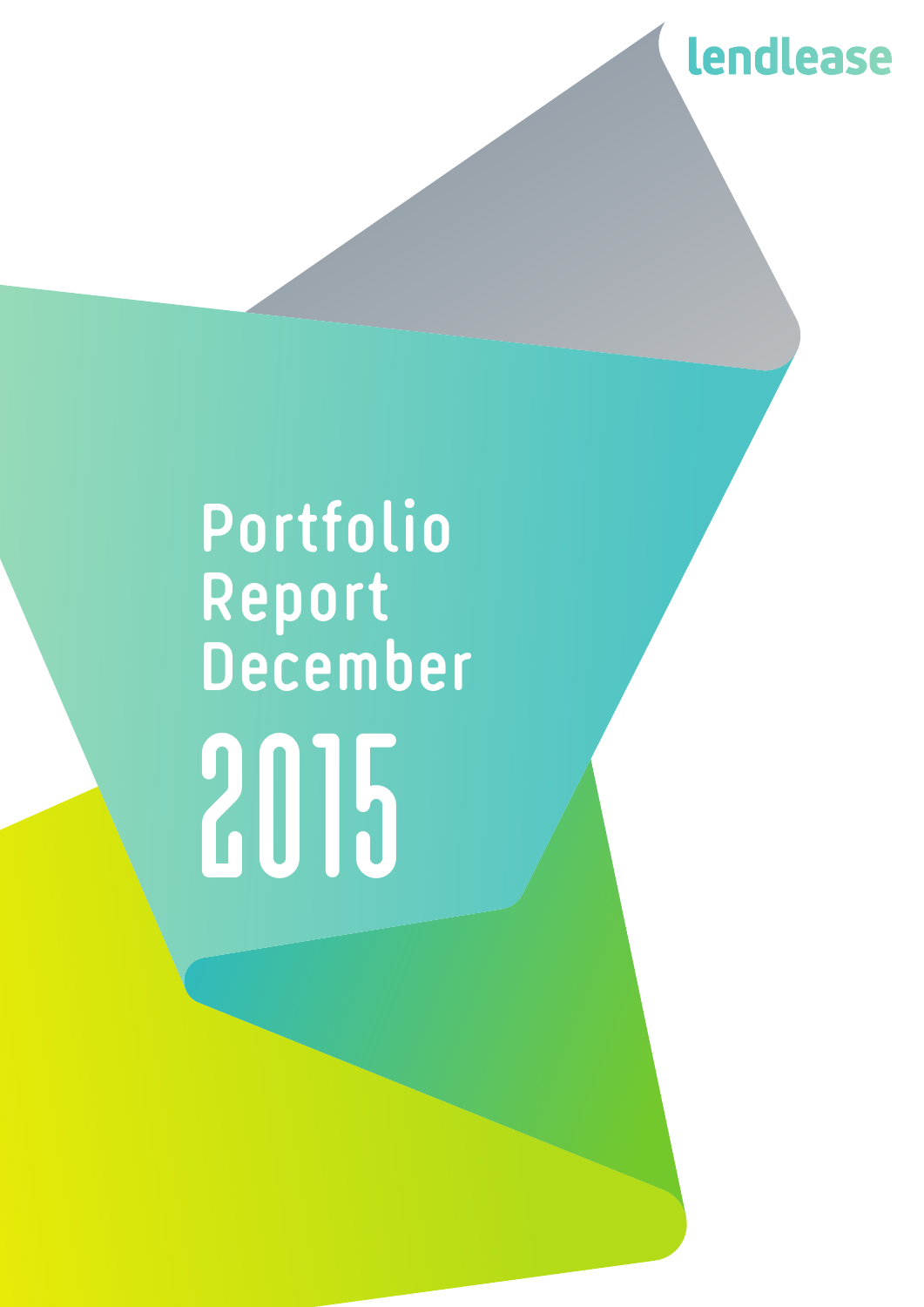## Portfolio Report

#### **Table of Contents**

| <b>Key Portfolio Metrics</b> |                |
|------------------------------|----------------|
| <b>Property Development</b>  | 1              |
| Infrastructure Development   | $\overline{a}$ |
| Construction                 | 3              |
| <b>Investment Management</b> | 4              |
| <b>Group Assets</b>          | 4              |
| Australia                    | 5              |
| <b>Property Development</b>  | 5              |
| Infrastructure Development   | $\overline{7}$ |
| Construction                 | 8              |
| <b>Investment Management</b> | 11             |
| Asia                         | 13             |
| <b>Property Development</b>  | 13             |
| Construction                 | 13             |
| Investment Management        | 13             |
| <b>Europe</b>                | 15             |
| <b>Property Development</b>  | 15             |
| Infrastructure Development   | 15             |
| Construction                 | 16             |
| <b>Investment Management</b> | 17             |
| <b>Americas</b>              | 18             |
| <b>Property Development</b>  | 18             |
| Infrastructure Development   | 19             |
| Construction                 | 20             |

The Portfolio Report is based on the Lendlease Group (the Group) Consolidated Financial Statements for the six months ended 31 December 2015 and should be read in conjunction with those financial statements.

All currency amounts in the Portfolio Report are expressed in Australian dollars unless otherwise specified.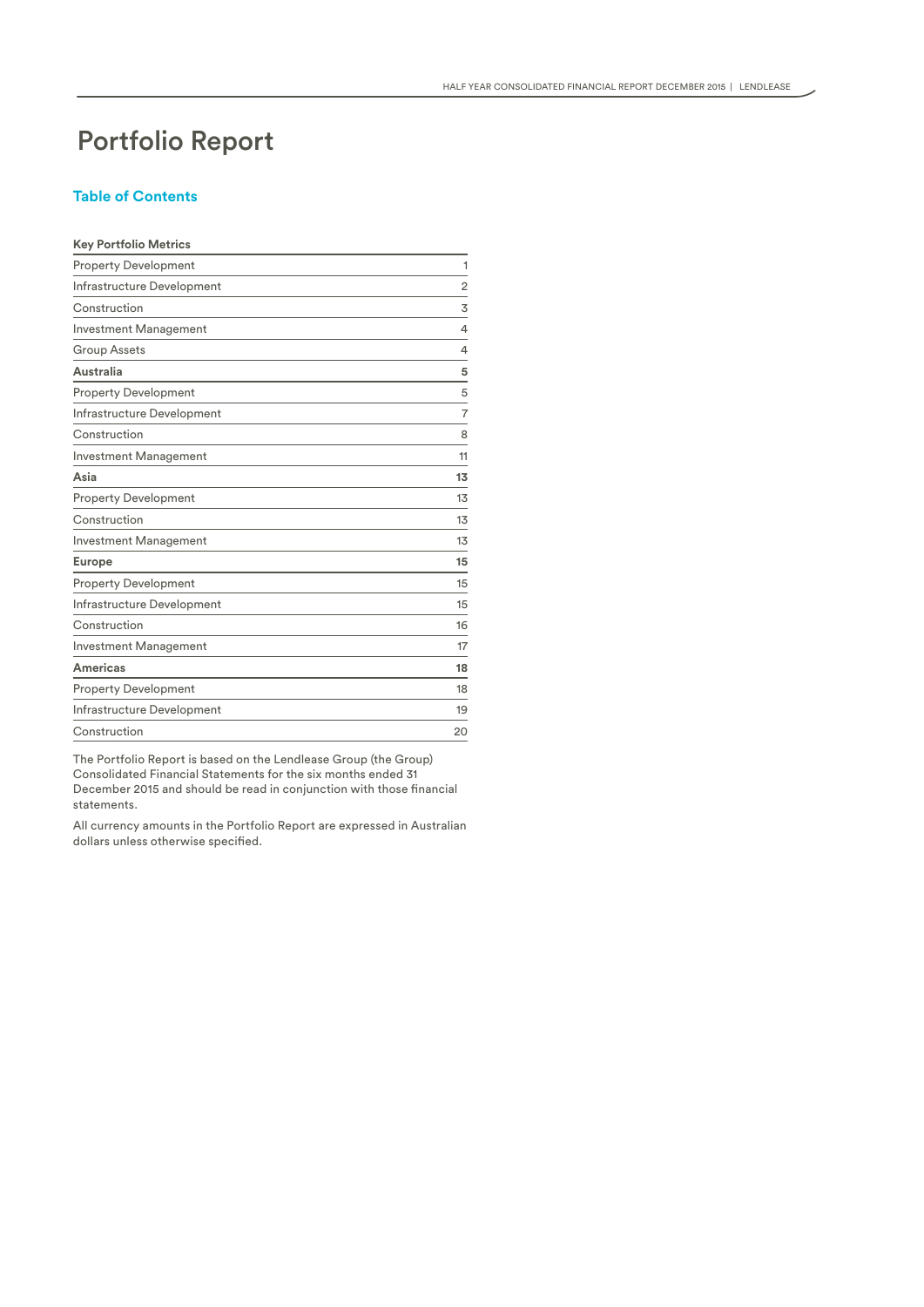#### **Key Portfolio Metrics**

#### **Property Development**

|                                                      |          | <b>AUSTRALIA</b>   |              | <b>ASIA</b>        |                | <b>EUROPE</b>      |              |                    | <b>AMERICAS</b> |                    | <b>TOTAL</b> |
|------------------------------------------------------|----------|--------------------|--------------|--------------------|----------------|--------------------|--------------|--------------------|-----------------|--------------------|--------------|
|                                                      |          | <b>Dec</b><br>2015 | June<br>2015 | <b>Dec</b><br>2015 | June<br>2015   | <b>Dec</b><br>2015 | June<br>2015 | <b>Dec</b><br>2015 | June<br>2015    | <b>Dec</b><br>2015 | June<br>2015 |
| <b>Residential, Commercial and Healthcare</b>        |          |                    |              |                    |                |                    |              |                    |                 |                    |              |
| Number of development projects <sup>1</sup>          | no.      | 28                 | 30           | $\overline{c}$     | $\overline{c}$ | 13                 | 20           | 6                  | $\overline{7}$  | 49                 | 59           |
| Backlog Units and SQM <sup>2</sup>                   |          |                    |              |                    |                |                    |              |                    |                 |                    |              |
| Residential - Land units zoned                       | no.      | 48,950             | 51,080       |                    |                |                    |              | 3,860              | 3,860           | 52,810             | 54,940       |
| Residential - Built-form units zoned/<br>unzoned $3$ | no.      | 13,830             | 14,890       | 2,230              | 2,225          | 5,285              | 5,315        | 3,525              | 3,530           | 24,870             | 25,960       |
| <b>Total residential units</b>                       | no.      | 62,780             | 65,970       | 2,230              | 2,225          | 5,285              | 5,315        | 7,385              | 7,390           | 77,680             | 80,900       |
| Residential land <sup>4</sup>                        | sqm/000s |                    |              |                    |                | 16                 | 44           |                    |                 | 16                 | 44           |
| Commercial zoned sqm/000s <sup>4</sup>               | sqm/000s | 5,117              | 5,182        | 369                | 368            | 231                | 311          | 387                | 423             | 6,104              | 6,284        |
| <b>Retirement Living</b>                             |          |                    |              |                    |                |                    |              |                    |                 |                    |              |
| Villages - owned                                     | no.      | 74                 | 74           |                    |                |                    |              |                    |                 | 74                 | 74           |
| Villages - managed/leased/other                      | no.      | 4                  | 4            |                    |                |                    |              |                    |                 | $\overline{4}$     | 4            |
| <b>Number of villages</b>                            | no.      | 78                 | 78           |                    |                |                    |              |                    |                 | 78                 | 78           |
| Units - owned                                        | no.      | 13,083             | 12,981       |                    |                |                    |              |                    |                 | 13,083             | 12,981       |
| Units - managed/leased/other                         | no.      | 1,212              | 1,212        |                    |                |                    |              |                    |                 | 1,212              | 1,212        |
| Number of units <sup>5</sup>                         | no.      | 14,295             | 14,193       |                    |                |                    |              |                    |                 | 14,295             | 14,193       |
| Backlog units - zoned <sup>6</sup>                   | no.      | 567                | 666          |                    |                |                    |              |                    |                 | 567                | 666          |

1 Where a project has multiple stages these have been combined in line with the planning process. Does not include the Mt Gilead project in Australia as the acquisition is subject to a number of conditions including planning. Includes a number of projects where the Group is preferred bidder.

2 Backlog includes Group owned, joint venture and managed projects. The actual number of units for any particular project can vary as planning approvals are obtained.

3 Includes 20,955 zoned and 3,915 unzoned units at December 2015 (June 2015: 22,041 zoned and 3,919 unzoned units).

4 Represents net developable land in relation to master-planned urban communities, and net developable floor space for other developments. The actual land area and floor space for any particular project can vary as planning approvals are obtained.

5 Includes 100% of Group owned and managed properties. Only includes completed units.

6 Backlog units include Group owned and managed sites. The actual number of units for any particular village can vary as planning approvals are obtained.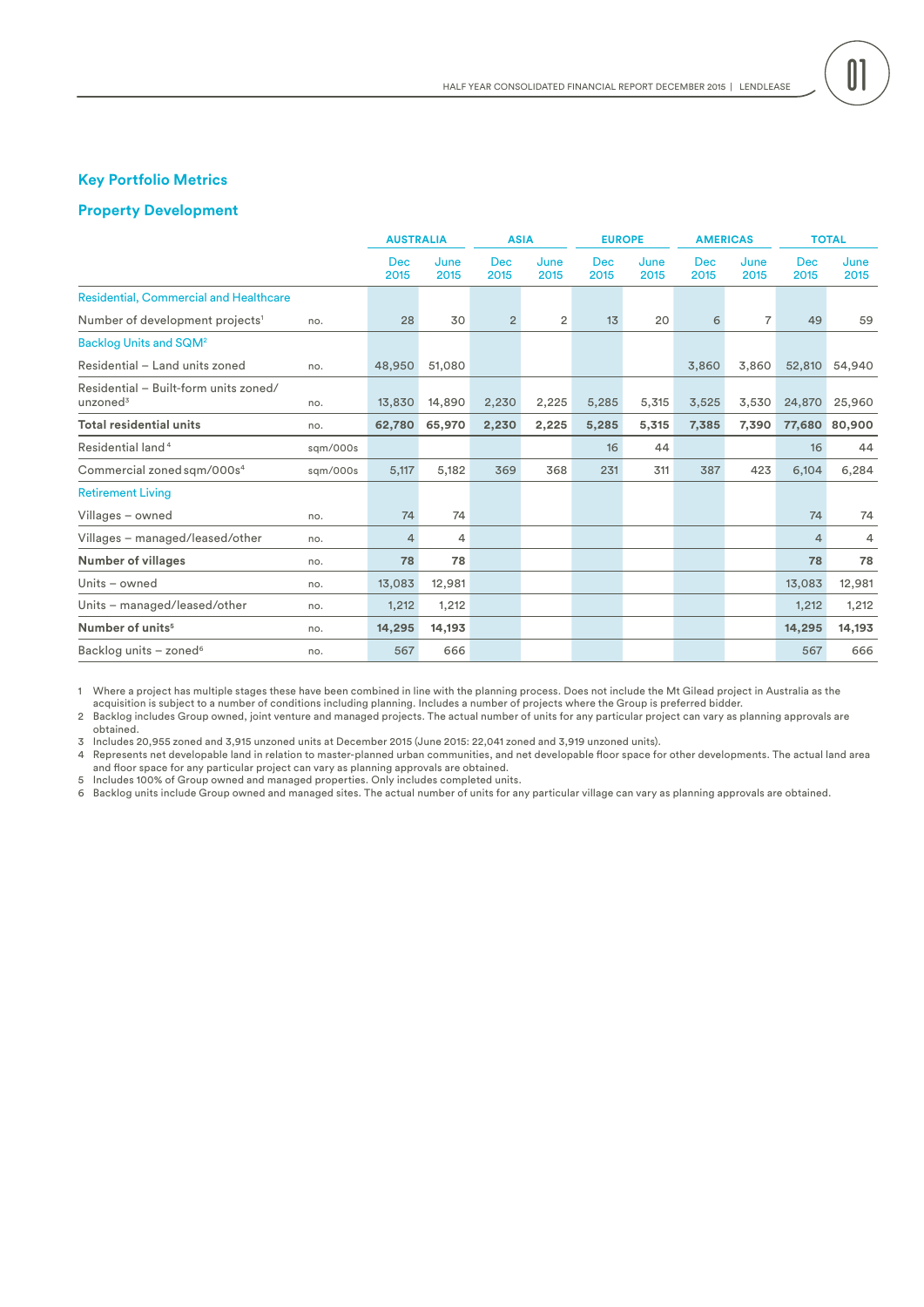#### **Key Portfolio Metrics** continued

#### **Infrastructure Development**

|                                    | <b>AUSTRALIA</b>   |              |                    | <b>EUROPE</b><br><b>ASIA</b> |                         | <b>AMERICAS</b> |                    | <b>TOTAL</b> |                    |                |
|------------------------------------|--------------------|--------------|--------------------|------------------------------|-------------------------|-----------------|--------------------|--------------|--------------------|----------------|
|                                    | <b>Dec</b><br>2015 | June<br>2015 | <b>Dec</b><br>2015 | June<br>2015                 | <b>Dec</b><br>2015      | June<br>2015    | <b>Dec</b><br>2015 | June<br>2015 | <b>Dec</b><br>2015 | June<br>2015   |
| Number of Projects <sup>1</sup>    |                    |              |                    |                              |                         |                 |                    |              |                    |                |
| Operational                        | 1                  | $\mathbf{1}$ |                    |                              | $\overline{\mathbf{1}}$ | $\mathbf{1}$    | 17                 | 17           | 19                 | 19             |
| Under construction                 | $\overline{4}$     | 4            |                    |                              | 1                       | 1               |                    |              | 5                  | 5              |
| Preferred bidder                   |                    |              |                    |                              | $\overline{\mathbf{1}}$ | 1               |                    | 1            | $\mathbf{1}$       | $\overline{2}$ |
| <b>Total number of projects</b>    | 5                  | 5            |                    |                              | $\overline{3}$          | 3               | 17 <sup>2</sup>    | 18           | 25                 | 26             |
| Invested Equity A\$m <sup>3</sup>  |                    |              |                    |                              |                         |                 |                    |              |                    |                |
| Operational                        | 15.2               | 15.2         |                    |                              | 6.1                     | 6.1             | 112.5              | 109.2        | 133.8              | 130.5          |
| Under construction                 | 222.04             | 185.7        |                    |                              | 4.2                     | 4.2             |                    |              | 226.2              | 189.9          |
| Preferred bidder                   |                    |              |                    |                              | 2.0 <sup>5</sup>        |                 |                    |              | 2.0                |                |
| Total invested equity A\$m         | 237.2              | 200.9        |                    |                              | 12.3                    | 10.3            | 112.5              | 109.2        | 362.0              | 320.4          |
| Committed Equity A\$m <sup>6</sup> |                    |              |                    |                              |                         |                 |                    |              |                    |                |
| Operational                        |                    |              |                    |                              |                         |                 | 6.8                | 6.5          | 6.8                | 6.5            |
| Under construction                 | 33.7 <sup>4</sup>  | 70.0         |                    |                              | 1.6                     | 1.6             |                    |              | 35.3               | 71.6           |
| Preferred bidder                   |                    |              |                    |                              | 10.5                    | 12.5            |                    |              | 10.5               | 12.5           |
| Total committed equity A\$m        | 33.7               | 70.0         |                    |                              | 12.1                    | 14.1            | 6.8                | 6.5          | 52.6               | 90.6           |
| Backlog revenue A\$m               |                    |              |                    |                              | 81.8                    | 84.7            | 481.7              | 467.3        | 563.5              | 552.0          |

1 Number of projects includes projects where the Group is preferred bidder. Where a project has multiple phases, these have been combined on completion for the purposes of presentation. Excludes origination fee for service projects with no equity commitment or ongoing management responsibilities for the Group. The Australian Infrastructure Development projects are managed by Capella Capital.

2 PAL Lee Benning project, disclosed as preferred bidder at June 2015, reached financial close during the period to December 2015. For reporting purposes, PAL Lee Benning project has now been included as an extension of the PAL C project.

3 Invested equity refers to the contributed equity for each project.

4 During the period to December 2015 equity investments were made in the Darling Harbour Live (A\$25.1 million) and Sunshine Coast University Hospital (A\$11.2 million) projects.<br>5 During the period

5 During the period a Concession Agreement was signed with the local authorities for the Treviso Hospital project in Europe. A\$2.0 million of equity was invested on incorporation of the Treviso SPV.

6 Committed equity refers to equity the Group has a future commitment to invest.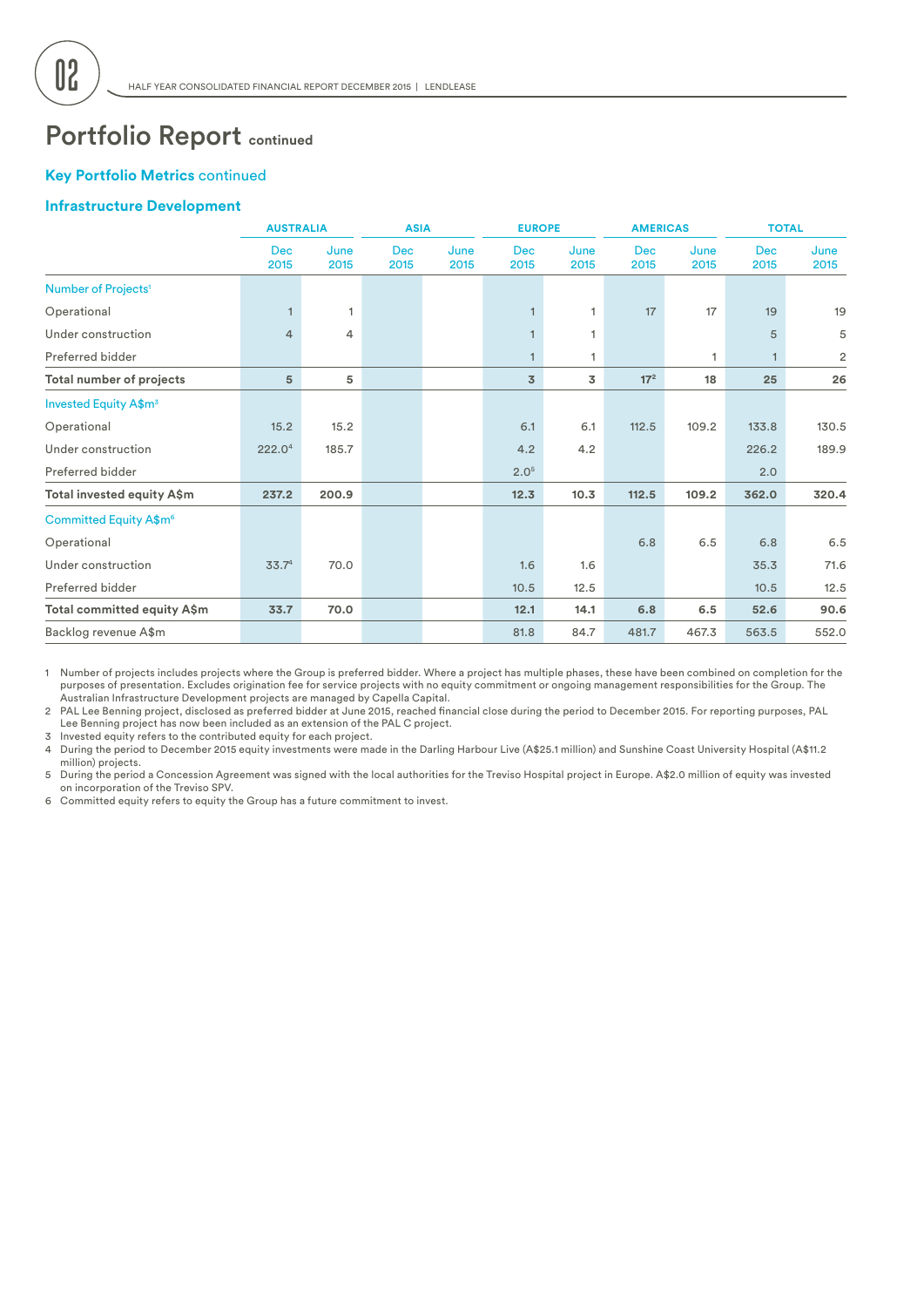#### **Construction**

|                                       | <b>AUSTRALIA</b>              |                         |                      | <b>ASIA</b><br><b>EUROPE</b> |                            | <b>AMERICAS</b>              |                               |                               |                               | <b>TOTAL</b>                  |  |
|---------------------------------------|-------------------------------|-------------------------|----------------------|------------------------------|----------------------------|------------------------------|-------------------------------|-------------------------------|-------------------------------|-------------------------------|--|
|                                       | <b>Dec</b><br>2015<br>$A$ \$m | Dec.<br>2014<br>$A$ \$m | Dec.<br>2015<br>A\$m | Dec<br>2014<br>$A$ \$m       | <b>Dec</b><br>2015<br>A\$m | <b>Dec</b><br>2014<br>$A\$ m | <b>Dec</b><br>2015<br>$A$ \$m | <b>Dec</b><br>2014<br>$A$ \$m | <b>Dec</b><br>2015<br>$A$ \$m | <b>Dec</b><br>2014<br>$A$ \$m |  |
| New work secured revenue <sup>1</sup> |                               |                         |                      |                              |                            |                              |                               |                               |                               |                               |  |
| <b>Building</b>                       | 2.052.4                       | 1.391.6                 | 48.0                 | 38.4                         | 623.7                      | 273.3                        | 1,654.0                       | 1,033.1                       | 4,378.1                       | 2,736.4                       |  |
| Engineering                           | 1,145.5                       | 1,651.5                 | 14.8                 | 28.5                         |                            | 3.2                          |                               |                               | 1,160.3                       | 1,683.2                       |  |
| <b>Services</b>                       | 517.1                         | 232.1                   |                      |                              |                            |                              |                               |                               | 517.1                         | 232.1                         |  |
| Total new work secured revenue        | 3,715.0                       | 3.275.2                 | 62.8                 | 66.9                         | 623.7                      | 276.5                        | 1,654.0                       | 1,033.1                       | 6.055.5                       | 4,651.7                       |  |

|                              | <b>AUSTRALIA</b>        |                         |                        | <b>ASIA</b><br><b>EUROPE</b> |                         | <b>AMERICAS</b>         |                               | <b>TOTAL</b>            |                         |                         |
|------------------------------|-------------------------|-------------------------|------------------------|------------------------------|-------------------------|-------------------------|-------------------------------|-------------------------|-------------------------|-------------------------|
|                              | Dec.<br>2015<br>$A$ \$m | June<br>2015<br>$A$ \$m | Dec<br>2015<br>$A$ \$m | June<br>2015<br>$A$ \$m      | Dec:<br>2015<br>$A$ \$m | June<br>2015<br>$A$ \$m | <b>Dec</b><br>2015<br>$A$ \$m | June<br>2015<br>$A$ \$m | Dec.<br>2015<br>$A$ \$m | June<br>2015<br>$A$ \$m |
| Backlog Revenue <sup>2</sup> |                         |                         |                        |                              |                         |                         |                               |                         |                         |                         |
| <b>Building</b>              | 6,393.2                 | 6.269.9                 | 319.2                  | 375.2                        | 1.588.2                 | 1.463.4                 | 5,799.2                       | 5,524.9                 | 14,099.8                | 13,633.4                |
| Engineering                  | 2.935.8                 | 2.342.5                 | 19.1                   | 21.5                         |                         |                         |                               |                         | 2.954.9                 | 2,364.0                 |
| <b>Services</b>              | 1.517.8                 | 1.258.8                 |                        |                              |                         |                         |                               |                         | 1.517.8                 | 1,258.8                 |
| Total backlog revenue        | 10,846.8                | 9.871.2                 | 338.3                  | 396.7                        | 1,588.2                 | 1,463.4                 | 5,799.2                       | 5,524.9                 | 18,572.5                | 17,256.2                |

|                            | <b>AUSTRALIA</b>        |                             | <b>ASIA</b>      |                             | <b>EUROPE</b>     |                       | <b>AMERICAS</b>         |                             | <b>TOTAL</b>      |                             |
|----------------------------|-------------------------|-----------------------------|------------------|-----------------------------|-------------------|-----------------------|-------------------------|-----------------------------|-------------------|-----------------------------|
|                            | <b>Dec</b><br>2015<br>% | <b>Dec</b><br>$2014^3$<br>% | Dec<br>2015<br>% | <b>Dec</b><br>$2014^3$<br>% | Dec:<br>2015<br>% | Dec.<br>$2014^3$<br>% | <b>Dec</b><br>2015<br>% | <b>Dec</b><br>$2014^3$<br>% | Dec.<br>2015<br>% | <b>Dec</b><br>$2014^3$<br>% |
| <b>Backlog Realisation</b> |                         |                             |                  |                             |                   |                       |                         |                             |                   |                             |
| Year ending June 2016      | 30                      | 30                          | 60               | 52                          | 41                | 61                    | 30                      | 31                          | 31                | 32                          |
| Year ending June 2017      | 38                      | 39                          | 36               | 44                          | 51                | 19                    | 40                      | 35                          | 40                | 37                          |
| Post June 2017             | 32                      | 31                          | 4                | 4                           | 8                 | 20                    | 30                      | 34                          | 29                | 31                          |
| Total                      | 100                     | 100                         | 100              | 100                         | 100               | 100                   | 100                     | 100                         | 100               | 100                         |

|                            | <b>BUILDING</b>         |                             | <b>ENGINEERING</b> |                             | <b>SERVICES</b>         |                             | <b>TOTAL</b>      |                             |
|----------------------------|-------------------------|-----------------------------|--------------------|-----------------------------|-------------------------|-----------------------------|-------------------|-----------------------------|
|                            | <b>Dec</b><br>2015<br>% | <b>Dec</b><br>$2014^3$<br>% | Dec.<br>2015<br>%  | <b>Dec</b><br>$2014^3$<br>% | <b>Dec</b><br>2015<br>% | <b>Dec</b><br>$2014^3$<br>% | Dec.<br>2015<br>% | <b>Dec</b><br>$2014^3$<br>% |
| <b>Backlog Realisation</b> |                         |                             |                    |                             |                         |                             |                   |                             |
| Year ending June 2016      | 35                      | 35                          | 24                 | 21                          | 19                      | 30                          | 31                | 32                          |
| Year ending June 2017      | 40                      | 39                          | 41                 | 32                          | 32                      | 29                          | 40                | 37                          |
| Post June 2017             | 25                      | 26                          | 35                 | 47                          | 49                      | 41                          | 29                | 31                          |
| Total                      | 100                     | 100                         | 100                | 100                         | 100                     | 100                         | 100               | 100                         |

1 New work secured revenue is the total revenue to be earned from projects secured during the period.

2 Current year backlog revenue is the total revenue to be earned from projects in future financial years, based on projects secured as at 31 December 2015.

 Although backlog revenue is realised over several years, the average foreign exchange rate for the current year has been applied to the closing backlog revenue balance in its entirety, as the average rates for later years cannot be predicted.

3 Prior period disclosure reflects the comparable backlog realisation and will not necessarily correspond with the periods shown above.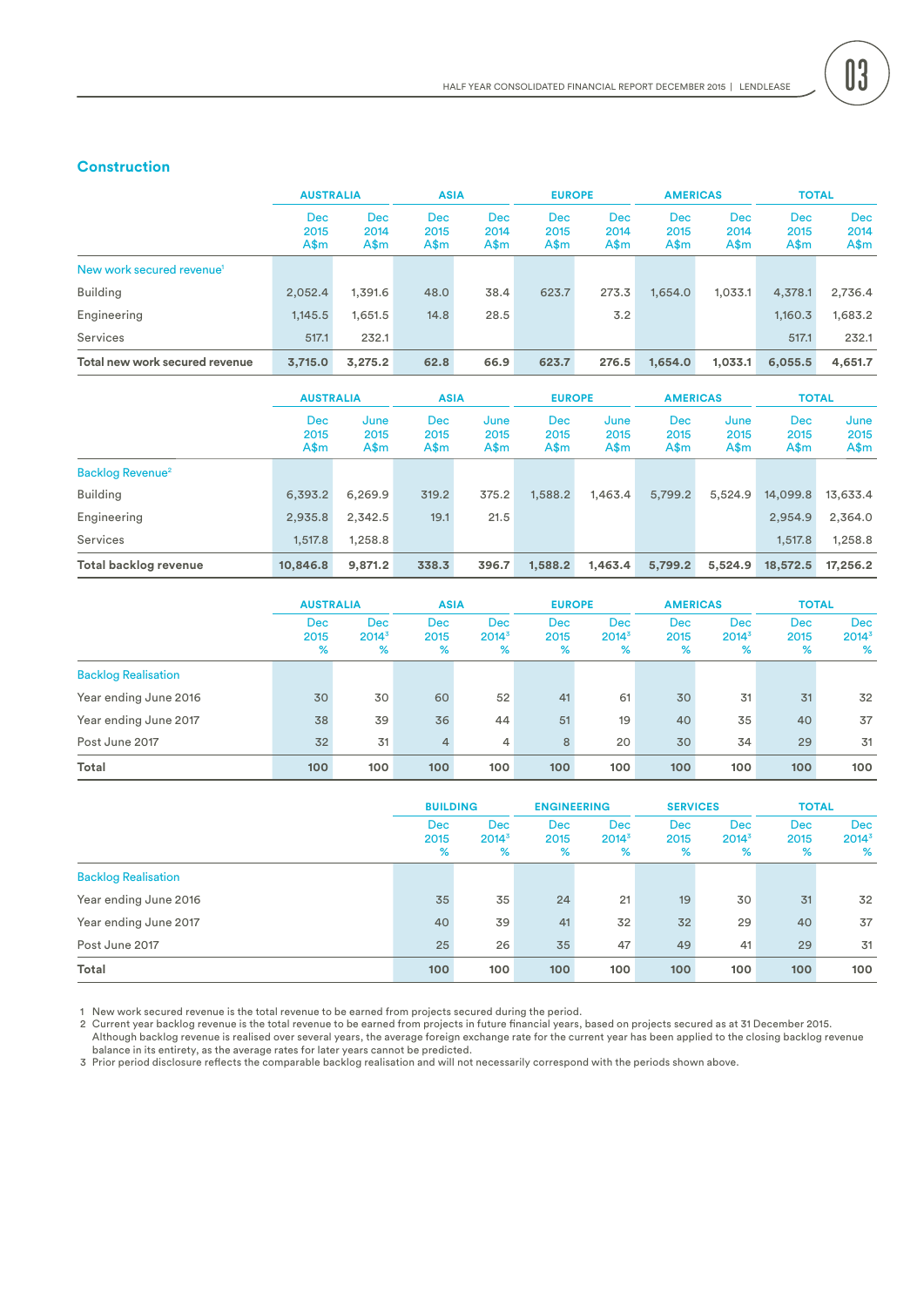#### **Key Portfolio Metrics** continued

#### **Investment Management**

|                                              | <b>AUSTRALIA</b>   |              | <b>ASIA</b>        |                |                    | <b>EUROPE</b><br><b>AMERICAS</b> |                    | <b>TOTAL</b> |                    |              |
|----------------------------------------------|--------------------|--------------|--------------------|----------------|--------------------|----------------------------------|--------------------|--------------|--------------------|--------------|
|                                              | <b>Dec</b><br>2015 | June<br>2015 | <b>Dec</b><br>2015 | June<br>2015   | <b>Dec</b><br>2015 | June<br>2015                     | <b>Dec</b><br>2015 | June<br>2015 | <b>Dec</b><br>2015 | June<br>2015 |
| Investments                                  |                    |              |                    |                |                    |                                  |                    |              |                    |              |
| Investments <sup>1</sup> (A\$m)              | 771.1              | 814.0        | 515.3              | 520.2          | 75.4               | 76.1                             |                    |              | 1,361.8            | 1,410.3      |
| Investment income <sup>2, 3</sup> $(A$m)$    | 16.1               | 21.7         | 6.5                | 7.5            | 3.0                | 1.3                              |                    |              | 25.6               | 30.5         |
| Funds Under Management (FUM) <sup>1</sup>    |                    |              |                    |                |                    |                                  |                    |              |                    |              |
| FUM at the beginning of the period           | 13.8               | 10.9         | 5.3                | 3.6            | 2.2                | 1.8                              |                    |              | 21.3               | 16.3         |
| Foreign exchange movement                    |                    |              | 0.1                | 0.6            |                    | 0.3                              |                    |              | 0.1                | 0.9          |
| Additions                                    | 0.8                | 3.0          |                    | 1.2            |                    |                                  |                    |              | 0.8                | 4.2          |
| Reductions                                   | (0.2)              | (0.8)        |                    | (0.1)          | (0.6)              |                                  |                    |              | (0.8)              | (0.9)        |
| Net revaluations                             | 0.6                | 0.7          | (0.1)              |                | 0.1                | 0.1                              |                    |              | 0.6                | 0.8          |
| FUM (A\$b)                                   | 15.0               | 13.8         | 5.3                | 5.3            | 1.7                | 2.2                              |                    |              | 22.0               | 21.3         |
| <b>Assets Under Management (AUM)</b>         |                    |              |                    |                |                    |                                  |                    |              |                    |              |
| Number of centres                            | 16                 | 16           | $\overline{4}$     | $\overline{4}$ | $\overline{2}$     | $\overline{2}$                   |                    |              | 22                 | 22           |
| AUM <sup>1</sup> (A\$m)                      | 6,235.1            | 6,112.8      | 4,252.1            | 4,288.8        | 1,041.5            | 1,009.8                          |                    |              | 11,528.7           | 11,411.4     |
| GLA under management (sqm/000s) <sup>4</sup> | 721.0              | 740.9        | 294.8              | 294.8          | 141.7              | 141.7                            |                    |              | 1,157.5            | 1,177.4      |

1 Represents the Group's assessment of the market value.

2 Represents the Group's share of income before tax, excluding revaluations (after tax for equity accounted investments), net of direct expenses.

3 December 2014 comparative.

4 Represents the gross lettable area of the centres, with the exception of Asia which represents the net lettable area of the centres.

#### Group Assets<sup>1</sup>

|                             |                      | <b>AUSTRALIA</b>     |                      | <b>ASIA</b>             |                      | <b>EUROPE</b>        |                         | <b>AMERICAS</b>         |                      | <b>TOTAL</b>         |  |
|-----------------------------|----------------------|----------------------|----------------------|-------------------------|----------------------|----------------------|-------------------------|-------------------------|----------------------|----------------------|--|
|                             | Dec.<br>2015<br>A\$m | June<br>2015<br>A\$m | Dec.<br>2015<br>A\$m | June<br>2015<br>$A$ \$m | Dec.<br>2015<br>A\$m | June<br>2015<br>A\$m | Dec.<br>2015<br>$A$ \$m | June<br>2015<br>$A$ \$m | Dec.<br>2015<br>A\$m | June<br>2015<br>A\$m |  |
| <b>Property Development</b> | 10.648.9             | 10.974.7             | 56.9                 | 24.8                    | 1.089.1              | 1,033.8              | 205.8                   | 198.5                   | 12,000.7             | 12,231.8             |  |
| Infrastructure Development  | 400.7                | 386.7                |                      |                         | 56.1                 | (1.4)                | 218.5                   | 178.1                   | 675.3                | 563.4                |  |
| Construction                | 1.997.8              | 2,138.0              | 250.4                | 208.4                   | 623.8                | 730.8                | 1,626.1                 | 1.354.4                 | 4,498.1              | 4,431.6              |  |
| Investment Management       | 1,057.8              | 932.7                | 562.5                | 570.3                   | 117.5                | 117.4                |                         |                         | 1,737.8              | 1,620.4              |  |
| <b>Total segment</b>        | 14,105.2             | 14,432.1             | 869.8                | 803.5                   | 1,886.5              | 1,880.6              | 2.050.4                 | 1,731.0                 | 18,911.9             | 18,847.2             |  |
| Corporate activities        |                      |                      |                      |                         |                      |                      |                         |                         | 172.0                | 112.0                |  |
| <b>Total assets</b>         | 14,105.2             | 14,432.1             | 869.8                | 803.5                   | 1,886.5              | 1,880.6              | 2,050.4                 | 1,731.0                 | 19,083.9             | 18,959.2             |  |

1 The foreign exchange rates applied to the Statement of Financial Position as at 31 December 2015 are A\$1 = £0.49 (June 2015: A\$1 = £0.49), A\$1 = US\$0.73 (June 2015: A\$1 = US\$0.77) and A\$1 = S\$1.03 (June 2015: A\$1 = S\$1.04).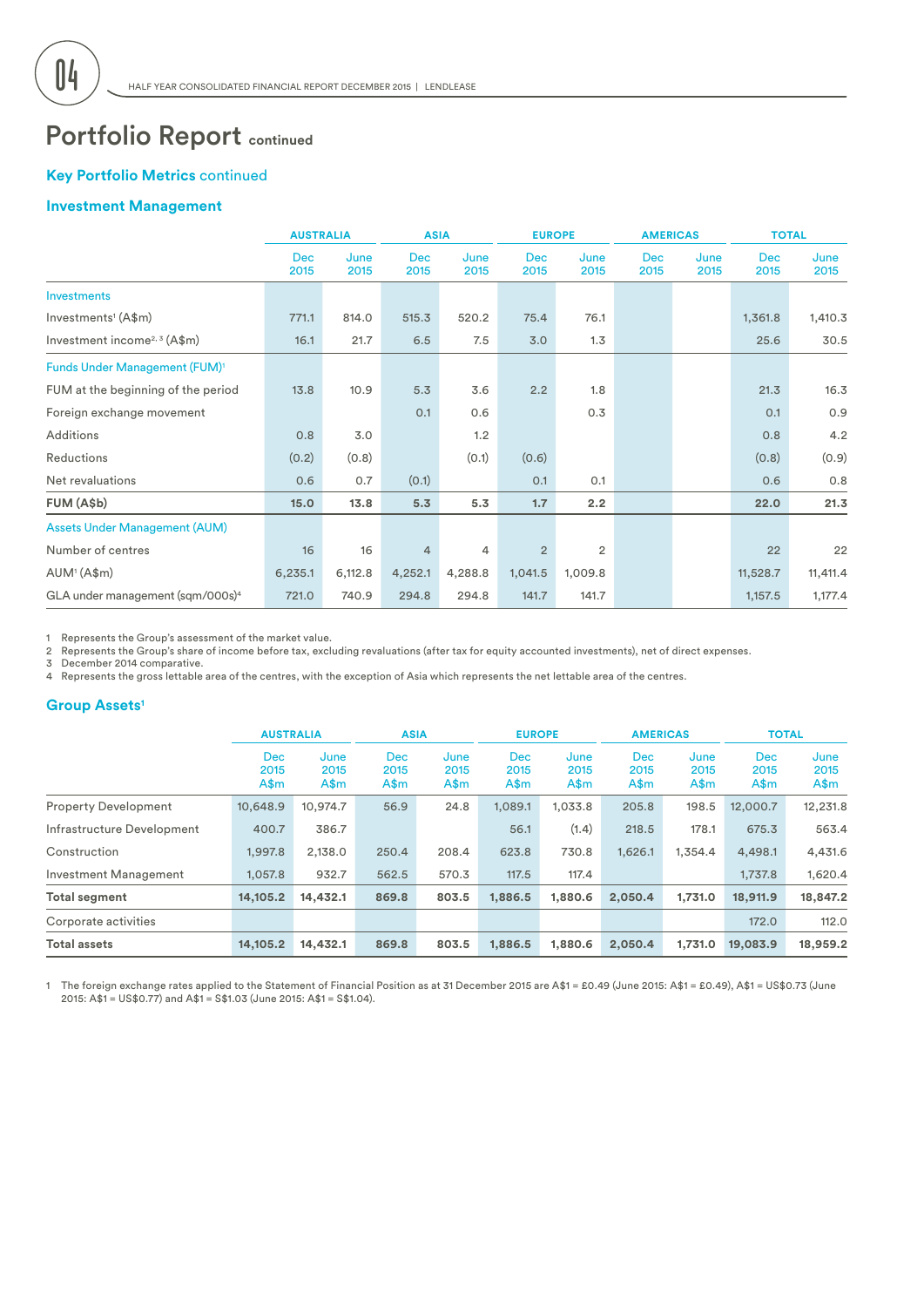

**RESIDENTIAL COMMERCIAL**

#### **Australia**

#### **Property Development**

#### Residential and Commercial Project Listing

| Project                                           | Sector                | Location <sup>1</sup> | Ownership<br>Interest                 | <b>Estimated</b><br>Completion<br>Date <sup>2</sup> | <b>Backlog</b><br>Land<br>Units $3,4$ | <b>Backlog</b><br><b>Built-Form</b><br>Units $3,4$ | <b>Estimated</b><br><b>Backlog</b><br>sqm/000s <sup>5</sup> |
|---------------------------------------------------|-----------------------|-----------------------|---------------------------------------|-----------------------------------------------------|---------------------------------------|----------------------------------------------------|-------------------------------------------------------------|
| <b>Zoned Projects</b>                             |                       |                       |                                       |                                                     |                                       |                                                    |                                                             |
| Springbank Rise                                   | Communities           | <b>ACT</b>            | Owned (50% interest)                  | 2016                                                | 10 <sup>10</sup>                      |                                                    |                                                             |
| Bingara Gorge                                     | Communities           | <b>NSW</b>            | Land management                       | 2026                                                | 585                                   |                                                    | 39                                                          |
| Calderwood Valley                                 | Communities           | <b>NSW</b>            | Land management                       | 2040                                                | 5,080                                 |                                                    | 57                                                          |
| St Marys - Jordan<br>Springs <sup>6</sup>         | Communities           | <b>NSW</b>            | Owned (100% interest)                 | 2023                                                | 1,570                                 | 245                                                | 671                                                         |
| The New Rouse Hill                                | Communities           | <b>NSW</b>            | Land management                       | 2017                                                | 90                                    | 440                                                |                                                             |
| Barangaroo South                                  | Urban<br>Regeneration | <b>NSW</b>            | Staged payments<br>(100% interest)    | 2023                                                |                                       | 615                                                | 291                                                         |
| Darling Square (formerly<br>Darling Harbour Live) | Urban<br>Regeneration | <b>NSW</b>            | Staged payments<br>(100% interest)    | 2021                                                |                                       | 1,495                                              | 72                                                          |
| Fernbrooke Ridge                                  | Communities           | Qld                   | Land management                       | 2018                                                | 440                                   |                                                    |                                                             |
| Rocky Springs                                     | Communities           | Qld                   | Land management                       | 2054                                                | 9,895                                 |                                                    | 1,093                                                       |
| Springfield Lakes                                 | Communities           | Qld                   | Land management                       | 2027                                                | 4,565                                 | 440                                                | 88                                                          |
| Stoneleigh Reserve                                | Communities           | Qld                   | Owned (100% interest)                 | 2016                                                | 5                                     |                                                    |                                                             |
| Woodlands <sup>7</sup>                            | Communities           | Qld                   | Service agreement                     | 2016                                                | 10                                    |                                                    |                                                             |
| Yarrabilba                                        | Communities           | Qld                   | Staged acquisition<br>(100% interest) | 2042                                                | 13,170                                | 2,470                                              | 1,887                                                       |
| <b>Brisbane Showgrounds</b>                       | Urban<br>Regeneration | Qld                   | Land Management                       | 2025                                                |                                       | 2,225                                              | 100                                                         |
| Subtotal zoned (carried forward)                  |                       |                       |                                       |                                                     | 35,420                                | 7,930                                              | 4,298                                                       |

1 Locations are Australian Capital Territory (ACT), New South Wales (NSW) and Queensland (Qld).

2 Estimated completion date represents the expected financial year in which the last unit will be settled for master-planned communities, and the construction completion date for apartments and non residential projects.

3 Backlog includes the total number of units in Group owned, joint venture and managed projects. The actual number of units for any particular project can vary as planning approvals are obtained.

4 Backlog units do not include the Mt Gilead project in Sydney's South West as the acquisition is subject to a number of conditions including planning.

5 Represents net developable land in relation to master-planned urban communities and net developable floor space for other developments. The actual land area and floor space for any particular project can vary as planning approvals are obtained.

6 Where a project has multiple stages these have been combined in line with the planning process.

7 Projects managed on behalf of the Lend Lease Communities Fund 1. The Group holds a 20.8% co-investment position in the fund.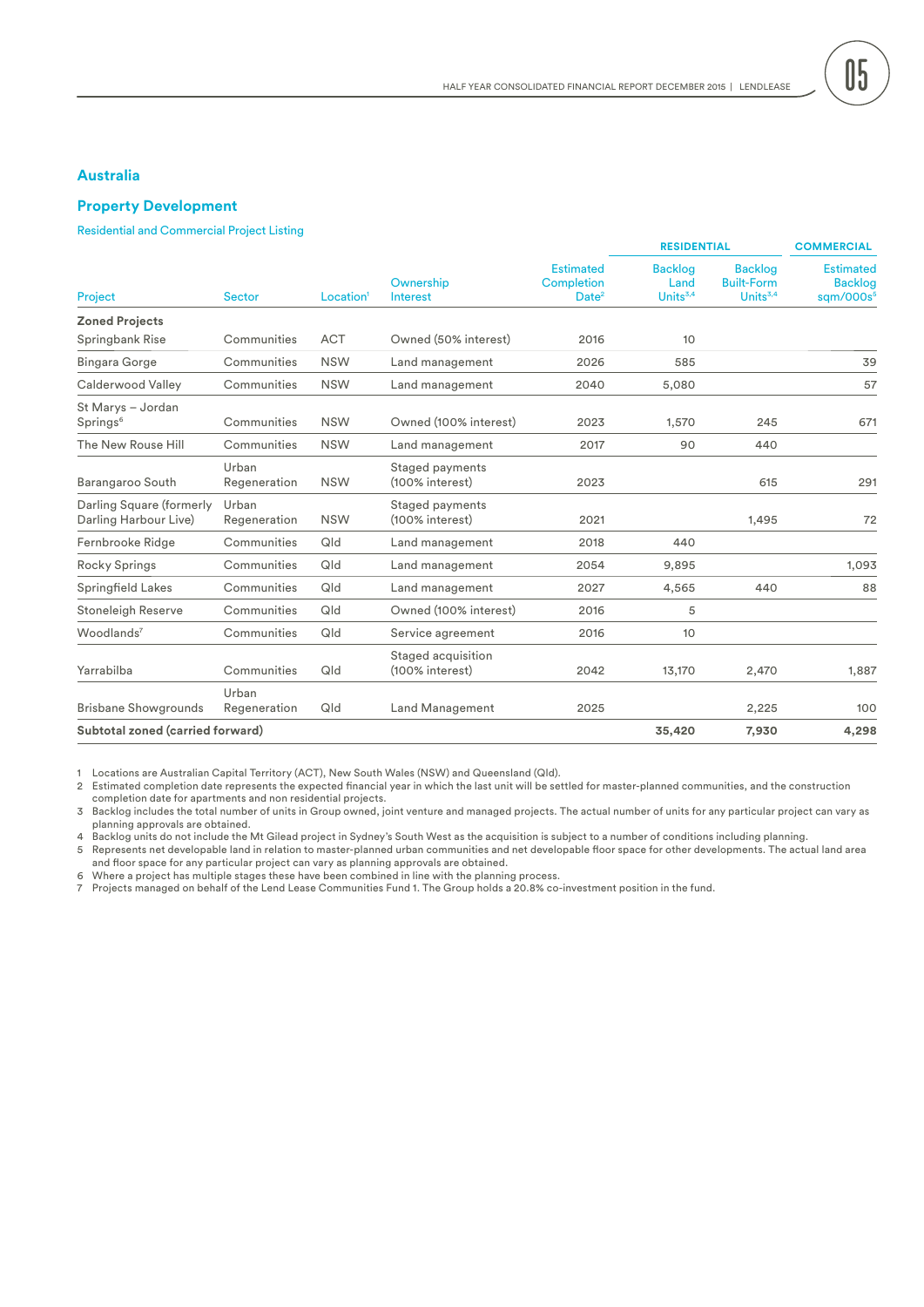#### **Australia** continued

#### **Property Development continued**

#### Residential and Commercial Project Listing continued

|                                           |                       |                       |                                       |                                                     | <b>RESIDENTIAL</b>                          |                                                             | <b>COMMERCIAL</b>                                           |
|-------------------------------------------|-----------------------|-----------------------|---------------------------------------|-----------------------------------------------------|---------------------------------------------|-------------------------------------------------------------|-------------------------------------------------------------|
| Project                                   | <b>Sector</b>         | Location <sup>1</sup> | Ownership<br>Interest                 | <b>Estimated</b><br>Completion<br>Date <sup>2</sup> | <b>Backlog</b><br>Land Units <sup>3,4</sup> | <b>Backlog</b><br><b>Built-Form</b><br>Units <sup>3,4</sup> | <b>Estimated</b><br><b>Backlog</b><br>sqm/000s <sup>5</sup> |
| Subtotal zoned projects (brought forward) |                       |                       |                                       |                                                     | 35,420                                      | 7,930                                                       | 4,298                                                       |
| <b>Blakes Crossing</b>                    | Communities           | <b>SA</b>             | Staged acquisition<br>(100% interest) | 2019                                                | 670                                         |                                                             | 12                                                          |
| Springwood                                | Communities           | <b>SA</b>             | Staged acquisition                    | 2016                                                | 30                                          |                                                             |                                                             |
| Richmond                                  | Apartments            | Vic                   | Owned (100%<br>interest)              | 2019                                                |                                             | 365                                                         |                                                             |
| <b>Toorak Park</b>                        | Apartments            | Vic                   | <b>Owned (100%</b><br>interest)       | 2018                                                |                                             | 470                                                         |                                                             |
| Atherstone                                | Communities           | Vic                   | Land management                       | 2034                                                | 4,060                                       |                                                             | 80                                                          |
| Aurora                                    | Communities           | Vic                   | Owned (100%<br>interest)              | 2026                                                | 3,120                                       |                                                             | 177                                                         |
| Harpley                                   | Communities           | Vic                   | Land management                       | 2025                                                | 3,865                                       |                                                             | 313                                                         |
| Laurimar                                  | Communities           | Vic                   | Owned (100%<br>interest)              | 2016                                                | 40                                          | 5                                                           |                                                             |
| Mayfield                                  | Communities           | Vic                   | Owned (100%<br>interest)              | 2017                                                | 210                                         |                                                             |                                                             |
| Melbourne Quarter                         | Urban<br>Regeneration | Vic                   | Land management                       | 2021                                                |                                             | 930                                                         | 120                                                         |
| Victoria Harbour                          | Urban<br>Regeneration | Vic                   | Land management                       | 2024                                                |                                             | 2,940                                                       | 35                                                          |
| Alkimos                                   | Communities           | <b>WA</b>             | Land management                       | 2022                                                | 1,495                                       |                                                             | 61                                                          |
| The Assembly at<br>Coolbellup             | Communites            | <b>WA</b>             | Land Management                       | 2016                                                | 40                                          |                                                             |                                                             |
| Waterbank                                 | Urban<br>Regeneration | <b>WA</b>             | Land management                       | 2023                                                |                                             | 1,190                                                       | 21                                                          |
| <b>Total zoned</b>                        |                       |                       |                                       |                                                     | 48,950                                      | 13,830                                                      | 5,117                                                       |
|                                           |                       |                       |                                       |                                                     |                                             |                                                             |                                                             |

1 Locations are South Australia (SA), Victoria (Vic) and Western Australia (WA).

2 Estimated completion date represents the expected financial year in which the last unit will be settled for master-planned communities, and the construction completion date for apartments and non residential projects.

3 Backlog includes the total number of units in Group owned, joint venture and managed projects. The actual number of units for any particular project can vary as planning approvals are obtained.

4 Backlog units do not include the Mt Gilead project in Sydney's South West as the acquisition is subject to a number of conditions including planning. 5 Represents net developable land in relation to master-planned urban communities and net developable floor space for other developments. The actual land area

and floor space for any particular project can vary as planning approvals are obtained.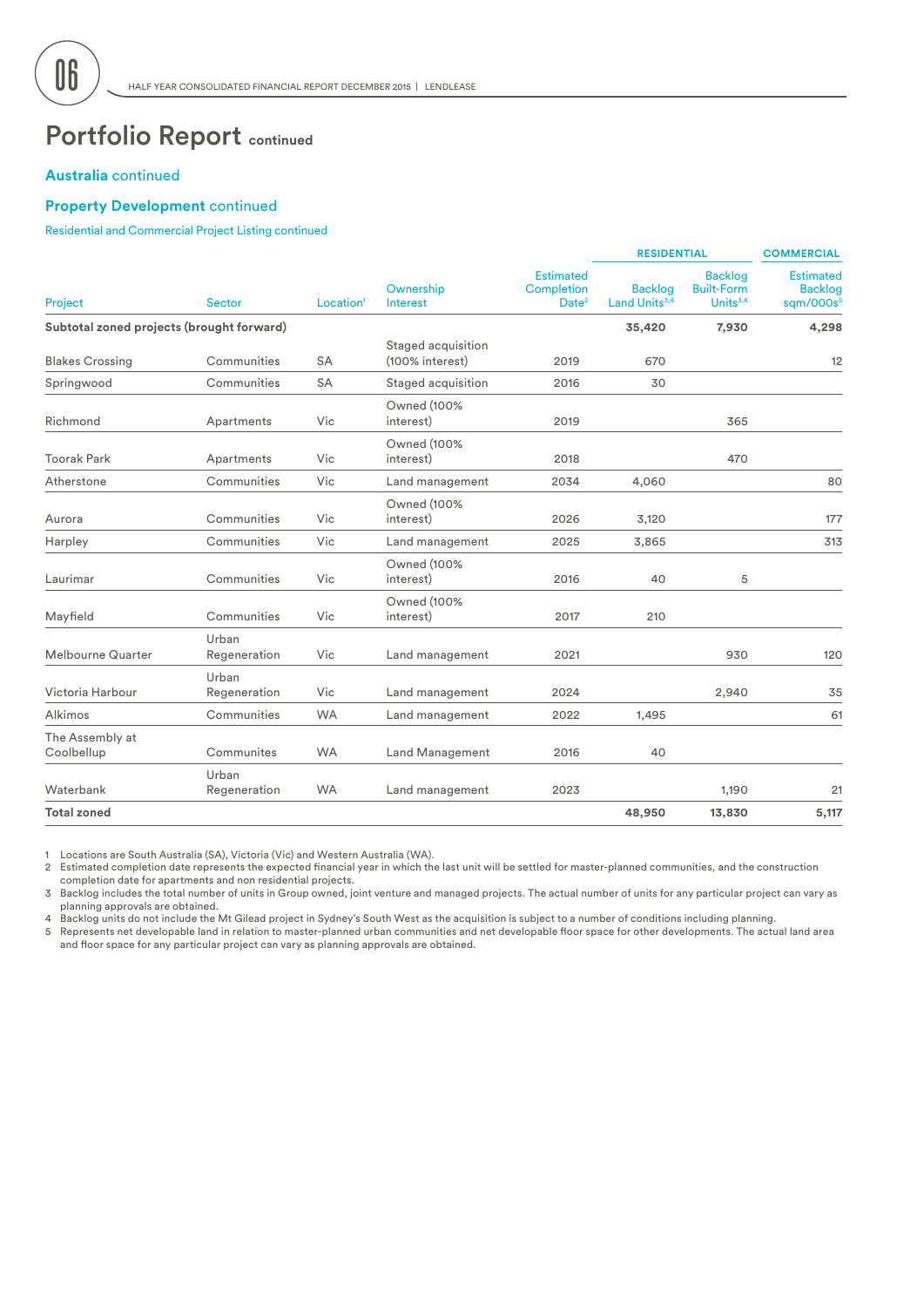

#### **OWNED MANAGED/LEASED/OTHER TOTAL** Location<sup>1</sup> Number of which is the Units<sup>2</sup> Number of Villages Units<sup>2</sup> Number of Villages Units<sup>2</sup> Backlog Units $3$ Qld 12 2,911 3 1,137 15 4,048 NSW 17 3,146 17 3,146 17 3,146 297 Vic 25 26 3,940 1 75 26 4,015 52  $\,$  SA  $\,$  386  $\,$  386  $\,$  386  $\,$  386  $\,$  386  $\,$  386  $\,$  386  $\,$  386  $\,$  386  $\,$  386  $\,$  386  $\,$  386  $\,$  386  $\,$  386  $\,$  386  $\,$  386  $\,$  386  $\,$  386  $\,$  386  $\,$  386  $\,$  386  $\,$  386  $\,$  386  $\,$  3 WA 10 1,604 1,604 1,604 1,604 1,604 1,604 1,604 1,604 1,604 1,604 1,604 1,604 1,60 ACT 2 100 2 100 183 NZ 5 996 5 996 5 996 5 996 5 997 6 971 12 **Total retirement villages 74 13,083 4 1,212 78 14,295 567**

#### Retirement Living Portfolio Summary

1 Locations are Queensland (Qld), New South Wales (NSW), Victoria (Vic), South Australia (SA), Western Australia (WA), Australian Capital Territory (ACT), and New Zealand (NZ).

2 Includes 100% of Group owned and managed properties. Only includes completed units.

3 Backlog units include Group owned and managed sites. The actual number of units for any particular village can vary as planning approvals are obtained.

#### **Infrastructure Development**

#### Project Listing

|                                  |                       |               | Actual<br><b>Financial Close</b> | Operational<br>Term | <b>Estimated</b><br>Capital Spend <sup>2</sup> | Invested<br>Equity <sup>3</sup> | <b>Committed</b><br>Equity <sup>4</sup> |
|----------------------------------|-----------------------|---------------|----------------------------------|---------------------|------------------------------------------------|---------------------------------|-----------------------------------------|
| Project                          | Location <sup>1</sup> | <b>Status</b> | Date                             | Years               | A\$m                                           | A\$m                            | $A$ \$m                                 |
| <b>Healthcare</b>                |                       |               |                                  |                     |                                                |                                 |                                         |
| Queen Elizabeth II               |                       |               |                                  |                     |                                                |                                 |                                         |
| <b>Medical Centre Car Park</b>   | <b>WA</b>             | Operational   | Jul 11                           | 26                  | 140                                            | 15.2                            |                                         |
| Sunshine Coast                   |                       | Under         |                                  |                     |                                                |                                 |                                         |
| University Hospital <sup>5</sup> | Qld                   | construction  | Jul 12                           | 25                  | 1,480                                          | 76.0                            | 7.9                                     |
|                                  |                       | Under         |                                  |                     |                                                |                                 |                                         |
| New Bendigo Hospital             | Vic                   | construction  | May 13                           | 25                  | 630                                            | 31.6                            |                                         |
| Justice                          |                       |               |                                  |                     |                                                |                                 |                                         |
| Eastern Goldfields               |                       | Under         |                                  |                     |                                                |                                 |                                         |
| Regional Prison                  | <b>WA</b>             | construction  | Dec 12                           | 25                  | 250                                            | 20.4                            |                                         |
| <b>Mixed-Use</b>                 |                       |               |                                  |                     |                                                |                                 |                                         |
|                                  |                       | Under         |                                  |                     |                                                |                                 |                                         |
| Darling Harbour Live             | <b>NSW</b>            | construction  | Dec 13                           | 25                  | 1,600                                          | 94.0                            | 25.8                                    |
| Total                            |                       |               |                                  |                     | 4,100                                          | 237.2                           | 33.7                                    |

1 Locations are Western Australia (WA), Queensland (Qld), Victoria (Vic) and New South Wales (NSW).

2 Represents total estimated capital spend over the contract duration.

3 Invested equity refers to the contributed equity for each project.

4 Committed equity refers to equity the Group has a future commitment to invest.

5 Excludes client provisional funding.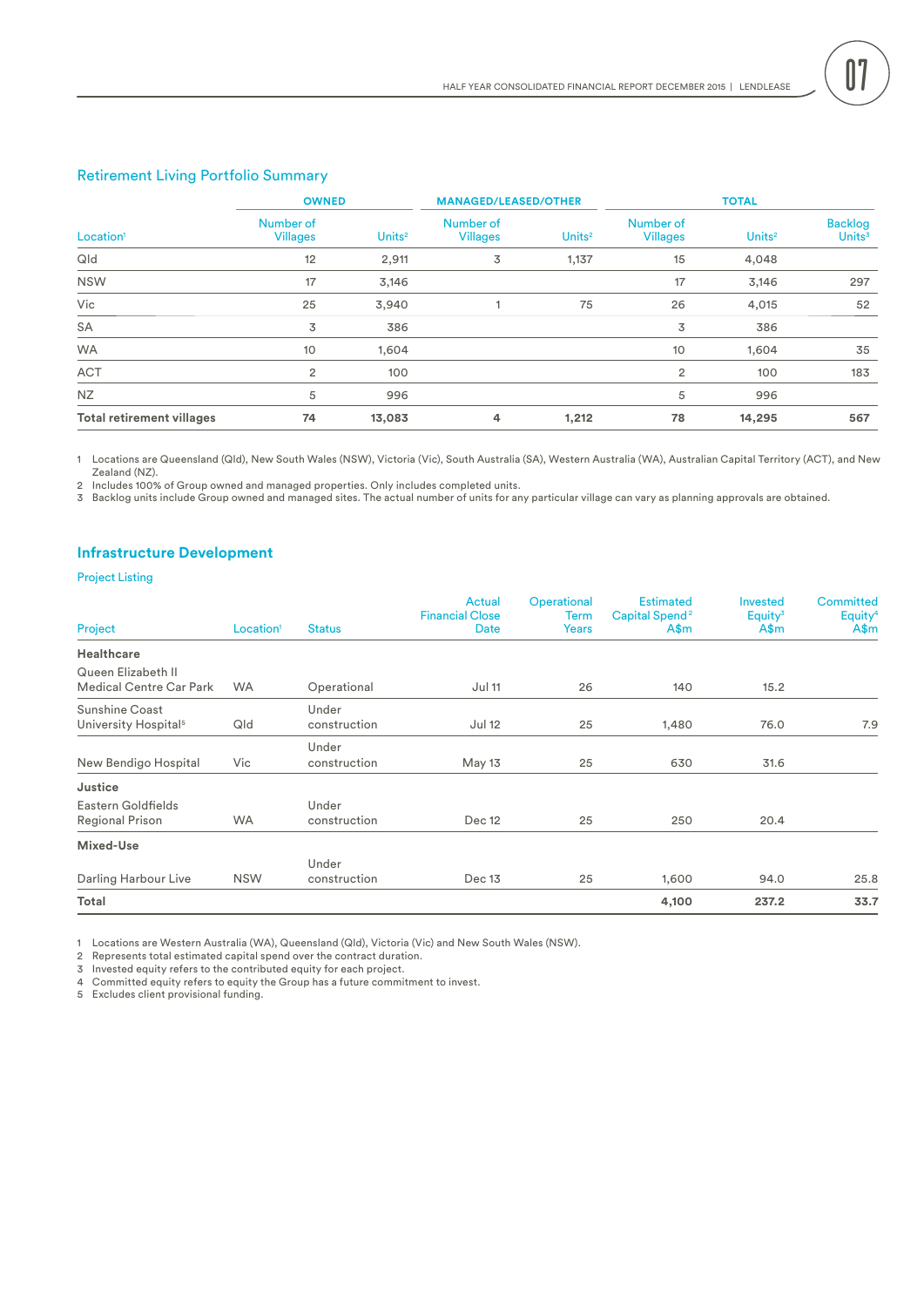#### **Australia** continued

#### **Construction**

08

#### Major Projects – Building<sup>1,2</sup>

| Project                                                                                | Location <sup>3</sup> Client |                                                                                            | Contract<br>Type <sup>4</sup> | Value <sup>6</sup><br>A\$m | <b>Secured Completion</b><br>Date <sup>6</sup><br>Date <sup>7</sup> |      | <b>Sector</b>                           | <b>Description</b>                                                                                                                                              |
|----------------------------------------------------------------------------------------|------------------------------|--------------------------------------------------------------------------------------------|-------------------------------|----------------------------|---------------------------------------------------------------------|------|-----------------------------------------|-----------------------------------------------------------------------------------------------------------------------------------------------------------------|
| Barangaroo South                                                                       | <b>NSW</b>                   | Lendlease/Barangaroo Development Authority                                                 | <b>LS</b>                     | 3.018                      | 2012                                                                | 2017 | Commercial &<br>Residential             | Design and construction of the basement, infrastructure works, commercial office and<br>residential buildings                                                   |
| Sunshine Coast University Hospital <sup>8</sup>                                        | Qld                          | Queensland Health                                                                          | LS                            | 1,564                      | 2013                                                                | 2017 | Healthcare                              | Design and construction of a new 738 bed hospital                                                                                                               |
| ICC Sydney (Formerly Darling Harbour Live)                                             | <b>NSW</b>                   | Darling Harbour Live Partnership/Infrastructure NSW/<br>Sydney Harbour Foreshore Authority | LS                            | 1,135                      | 2014                                                                | 2017 | Recreation                              | Entertainment/ Design and construction PPP contract for the redevelopment of the Sydney<br>Convention, Exhibition and Entertainment Precinct                    |
| Crown Sydney Hotel Resort                                                              | <b>NSW</b>                   | Crown Resorts Limited                                                                      | MC                            | 1,000                      | <b>TBA</b> <sup>9</sup><br>2015                                     |      | Hotel                                   | Delivery of the Crown Sydney Hotel Resort at Barangaroo South                                                                                                   |
| Facilities Requirements for the New Air Combat Capability -<br><b>RAAF Williamtown</b> | <b>NSW</b>                   | Commonwealth Department of Defence                                                         | <b>MC</b>                     | 95010                      | 2015                                                                | 2019 | Defence                                 | Managing contractor for the design and delivery of the facilities required to support<br>the Joint Strike Fighter aircrafts at RAAF Williamtown New South Wales |
| Darling Square and ICC Sydney Hotel                                                    | <b>NSW</b>                   | Lendlease Haymarket                                                                        | LS/MC                         | 801                        | 2015                                                                | 2019 | Residential/<br>Hotel<br>Infrastructure | Design and construction of 539 apartments, a hotel, infrastructure and public realm as<br>part of the Darling Harbour redevelopment                             |
| New Bendigo Hospital                                                                   | Vic                          | Victorian Government/Bendigo Health                                                        | LS                            | 630                        | 2013                                                                | 2017 | Healthcare                              | Design and construction of a new 372 bed hospital in Bendigo                                                                                                    |
| Adelaide Convention Centre Redevelopment                                               | <b>SA</b>                    | Department of Planning, Transport and Infrastructure, South<br>Australia                   | MC                            | 304                        | 2011                                                                | 2018 | Commercial                              | Construct only for the redevelopment and extension of the existing convention centre                                                                            |
| Toorak Park, Armadale                                                                  | Vic                          | Lendlease Development                                                                      | <b>CM</b>                     | 208                        | 2015                                                                | 2017 | Residential                             | Construction of a 448 residential apartment development at Armadale                                                                                             |
| Campbell Barracks Redevelopment                                                        | <b>WA</b>                    | Commonwealth Department of Defence                                                         | LS                            | 198                        | 2016                                                                | 2019 | Defence                                 | Construction of facilities and infrastructure for the Special Air Service Regiment                                                                              |
| Monash Children's Hospital                                                             | Vic                          | Department of Health and Human Services                                                    | MC                            | 182                        | 2014                                                                | 2017 | Healthcare                              | Managing contractor of a new 230 bed hospital                                                                                                                   |
| 888 Collins Street                                                                     | Vic                          | Lendlease Development                                                                      | <b>CM</b>                     | 179                        | 2015                                                                | 2017 | Residential                             | Construction of a 578 residential apartment development with ground level retail                                                                                |
| RMIT New Academic Street Main Works                                                    | Vic                          | Royal Melbourne Institute of Technology                                                    | LS                            | 172                        | 2016                                                                | 2018 | Education                               | Refurbishment and construction of four buildings on the city campus of the Royal<br>Melbourne Institute of Technology                                           |
| 889 Collins Street                                                                     | Vic                          | Lendlease Development                                                                      | <b>CM</b>                     | 171                        | 2015                                                                | 2017 | Residential                             | Construction of a 537 residential apartment development with ground level retail                                                                                |
| Adelaide Medical & Nursing School                                                      | <b>SA</b>                    | The University of Adelaide                                                                 | <b>MC</b>                     | 170                        | 2014                                                                | 2017 | Education/<br>Healthcare                | Design and construction of a new University health science facility for teaching and<br>research                                                                |
| 883 Collins Street                                                                     | Vic                          | Lendlease Development                                                                      | <b>CM</b>                     | 169                        | 2016                                                                | 2018 | Residential                             | Construction of a residential development at 883 Collins Street with ground level<br>retail and commercial                                                      |
| <b>HATS Delivery Phase</b>                                                             | <b>ACT</b>                   | Commonwealth Government                                                                    | MC                            | 138                        | 2015                                                                | 2017 | Defence                                 | Construction of squadron, training, maintenance and storage facilities for new<br>maritime combat helicopters                                                   |
| The Yards                                                                              | Qld                          | Lendlease Development                                                                      | <b>CM</b>                     | 120                        | 2015                                                                | 2017 | Residential                             | Construction of 401 Apartments in two towers with ground floor retail and basement<br>carparking                                                                |
| Palmerston Hospital                                                                    | <b>NT</b>                    | Department of Infrastructure NT                                                            | <b>MC</b>                     | 106                        | 2016                                                                | 2018 | Health                                  | Construction of new 116 bed hospital                                                                                                                            |
|                                                                                        |                              |                                                                                            |                               |                            |                                                                     |      |                                         |                                                                                                                                                                 |

Construction of the construction

1 Disclosure of major projects is subject to client approval. This could impact the projects available for disclosure.<br>2 Backlog revenue as at 31 December 2015 for the proiects listed totals A\$5.645.3 million, repres

revenue for the region in relation to Building projects. 3 Locations are New South Wales (NSW), Queensland (Qld), Victoria (Vic,) South Australia (SA), and Western Australia (WA) Australian Capital Territory (ACT)

and Northern Territory (NT).

4 Contract types are Lump Sum (LS), Managing Contractor (MC) and Construction Management (CM). 5 Construction value represents the Group's share of the total construction value of the project.

6 Secured date represents the financial year in which the project was secured. 7 Completion date represents the financial year in which the project is expected to be completed.

8 Includes client provisional funding.

9 Subject to planning approval.

10 Contract value relates to client budget.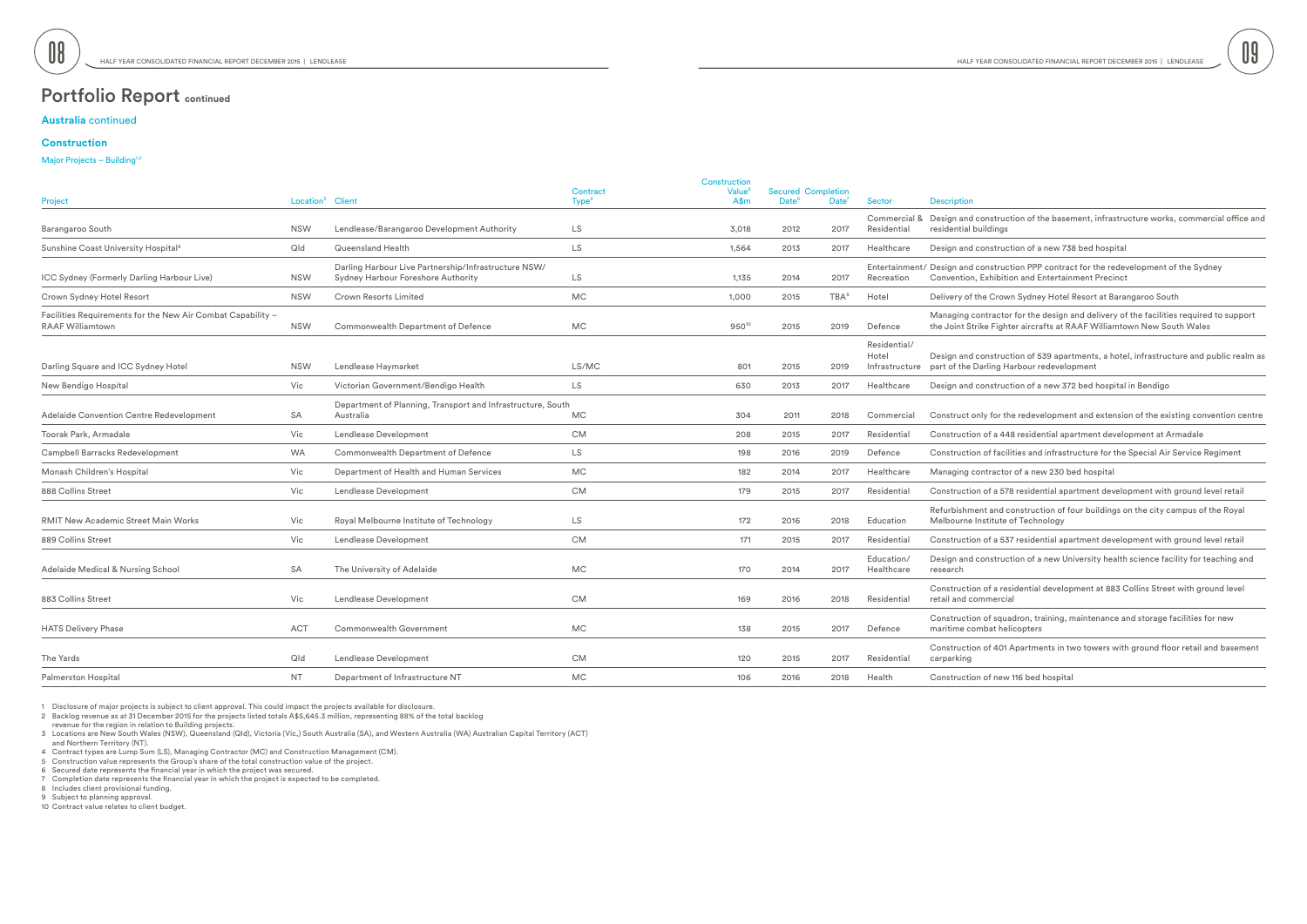#### **Australia** continued

#### **Construction** continued

#### Major Projects – Engineering<sup>1,2</sup>

| Project                                                                | Location <sup>3</sup> | <b>Client</b>                                            | Contract<br>Type <sup>4</sup> | Construction<br>Value <sup>5</sup><br>$A$ \$m | Date <sup>6</sup> | <b>Secured Completion</b><br>Date <sup>7</sup> | <b>Sector</b>            | <b>Description</b>                                                                                                                                                                                                                        |
|------------------------------------------------------------------------|-----------------------|----------------------------------------------------------|-------------------------------|-----------------------------------------------|-------------------|------------------------------------------------|--------------------------|-------------------------------------------------------------------------------------------------------------------------------------------------------------------------------------------------------------------------------------------|
| North Connex M1 / NSW<br>M <sub>2</sub> Tunnel <sup>8</sup>            |                       | NorthConnex D&C<br>Co. Pty. Ltd                          |                               | 1,279                                         | 2015              | 2019                                           | Roads<br>and<br>Highways | Design and construct of the 9km<br>twin motorway tunnels                                                                                                                                                                                  |
| Tintenbar to<br>Ewingsdale, Pacific<br>Highway, Northern<br><b>NSW</b> | <b>NSW</b>            | <b>NSW Roads</b><br>and Maritime<br>Services             | D&C                           | 645                                           | 2012              | 2016                                           | Roads<br>and<br>Highways | Construction of a new 16.3 kilometre<br>section of the highway, several<br>bridges and a 400 metre tunnel                                                                                                                                 |
| Gateway Upgrade Qld<br>North                                           |                       | Queensland<br>Department<br>of Transport<br>& Main Roads | D&C                           | 621                                           | 2016              | 2018                                           | Roads<br>and<br>Highways | Widening 11.3 kilometres of<br>motorway from four to six lanes<br>between Nudgee and Bracken Ridge,<br>upgrading the Nudgee Interchange<br>and widening the Deagon Deviation<br>to two lanes in each direction                            |
| Oxley Highway to NSW<br>Kundabung,<br>Pacific Highway                  |                       | <b>NSW Roads</b><br>and Maritime<br>Services             | D&C                           | 599                                           | 2014              | 2018                                           | Roads<br>and<br>Highways | Design and construction of 23<br>kilometres of upgrade works to the<br>highway, including major bridge<br>crossings across the Hastings and<br><b>Wilson Rivers</b>                                                                       |
| Nambucca to<br>Urunga, Pacific<br>Highway, Mid-<br><b>North Coast</b>  | <b>NSW</b>            | <b>NSW Roads</b><br>and Maritime<br>Services             | D&C                           | 552                                           | 2013              | 2017                                           | Roads<br>and<br>Highways | Design and construction of 22<br>kilometres of dual carriageway and<br>bridges                                                                                                                                                            |
| Kingsford Smith<br><b>Drive</b>                                        | Qld                   | <b>Brisbane City D&amp;C</b><br>Council                  |                               | 441                                           | 2016              | 2019                                           | Roads<br>and<br>Highways | Widening of Kingsford Smith Drive<br>from four to six lanes between<br>Theodore Street at Eagle Farm and<br>Cooksley Street at Hamilton, and<br>improvement works between<br><b>Cooksley Street and Breakfast Creek</b><br>Road at Albion |
| <b>CBD</b> Alliance                                                    | <b>NSW</b>            | <b>NSW Roads</b><br>& Maritime<br>Services               | <b>ALL</b>                    | 160                                           | 2014              | 2016                                           | Roads<br>and<br>Highways | Construction of cycleways and bus<br>relocation works in the Sydney City<br>Centre, construction of a pedestrian<br>bridge over Anzac Parade, and<br>installation and modification of lifts<br>in the Sydney Harbour Bridge               |
| Epping to<br><b>Thornleigh Third</b><br>Track <sup>8</sup>             | <b>NSW</b>            | Transport for ALL<br>New South<br>Wales                  |                               | 147                                           | 2013              | 2017                                           | Rail                     | Construction of a third rail track<br>between Epping and Thornleigh                                                                                                                                                                       |
| Bruce Highway<br>Cooroy Southern<br>Interchange to<br>Cudgerie Drive   | Qld                   | Queensland<br>Department<br>of Transport<br>& Main Roads | SOR                           | 110                                           | 2014              | 2017                                           | Roads<br>and<br>Highways | Construction of 6.5km of new<br>northbound highway lanes to<br>duplicate the existing Cooroy<br>bypass, including upgrade of the<br>Cooroy Southern Interchange and<br>new bridges over Six Miles Creek                                   |

1 Disclosure of major projects is subject to client approval. This could impact the projects available for disclosure.

2 Backlog revenue as at 31 December 2015 for the projects listed totals A\$2,788 million, representing 95% of the total backlog revenue for the region in relation to Engineering projects.

3 Locations are New South Wales (NSW) and Queensland (Qld).

4 Contract types are Design and Construct (D&C), Alliance (ALL) and Schedule of Rates (SOR).

5 Construction value represents the Group's share of the total construction value of the project.

6 Secured date represents the financial year in which the project was secured.

7 Completion date represents the financial year in which the project is expected to be completed.

8 Represents the Group's interest in the project joint venture.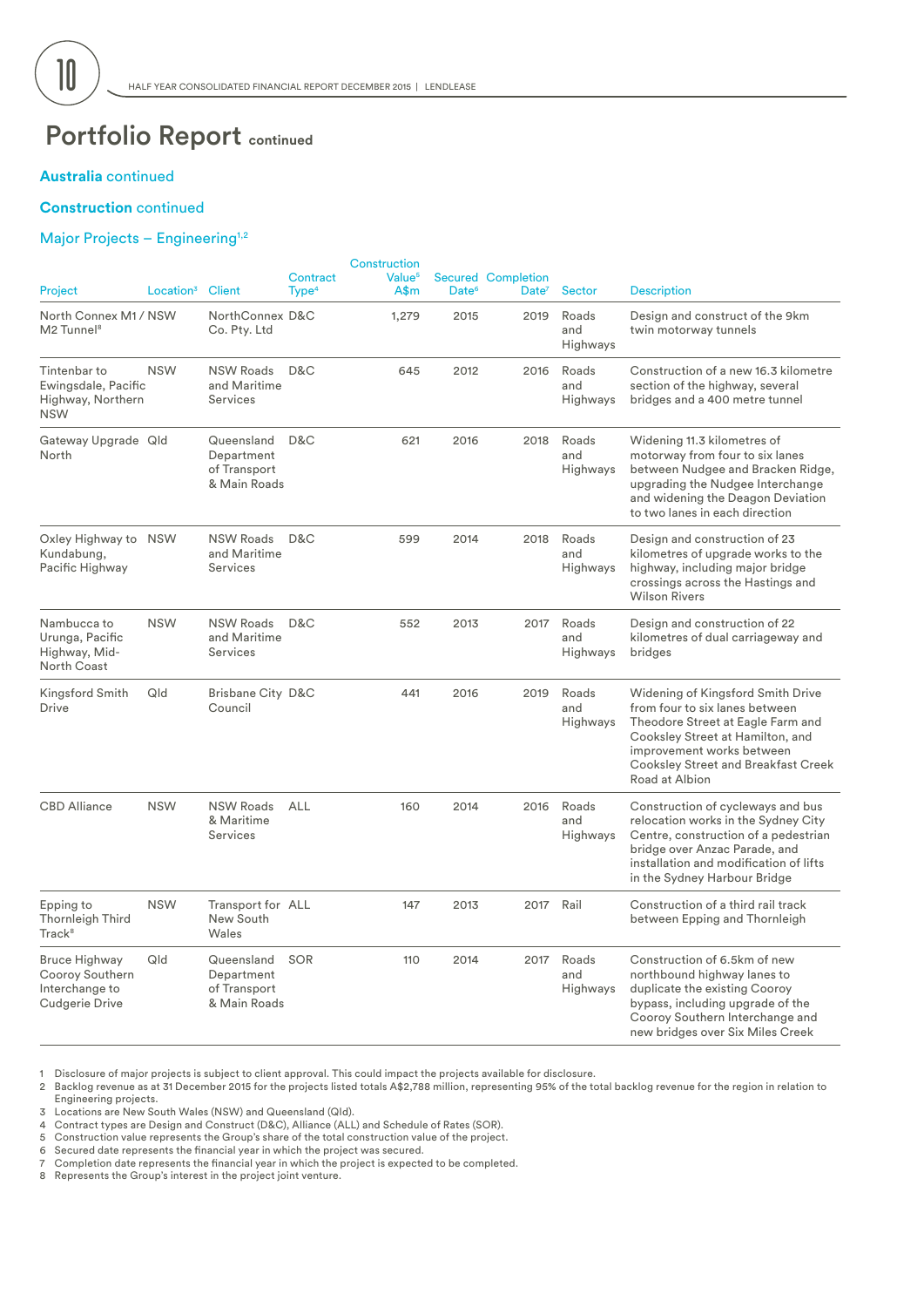#### **Investment Management**

#### Investments

|                                                               | Region      | Lendlease<br>Interest<br>% | Market Value <sup>1</sup><br>December 2015<br>$A$ \$m | Market Value <sup>1</sup><br><b>June 2015</b><br>$A$ \$m |
|---------------------------------------------------------------|-------------|----------------------------|-------------------------------------------------------|----------------------------------------------------------|
|                                                               |             |                            |                                                       |                                                          |
| Lend Lease International Towers Sydney Trust                  | Australia   | 15.0                       | 263.3                                                 | 181.5                                                    |
| Australian Prime Property Fund - Commercial                   | Australia   | 9.5                        | 192.0                                                 | 178.9                                                    |
| Craigieburn Central                                           | Australia   | 25.0                       | 83.0                                                  | 81.2                                                     |
| Australian Prime Property Fund - Industrial                   | Australia   | 11.0                       | 78.1                                                  | 76.1                                                     |
| Lend Lease One International Towers Sydney Trust <sup>2</sup> | Australia   | 12.5                       | 62.8                                                  | 191.3                                                    |
| Australian Prime Property Fund - Retail                       | Australia   | 1.1                        | 44.3                                                  | 43.5                                                     |
| Lend Lease Sub Regional Retail Fund                           | Australia   | 10.0                       | 37.6                                                  | 36.7                                                     |
| Lend Lease Real Estate Partners New Zealand Fund              | New Zealand | 5.3                        | 7.6                                                   | 7.0                                                      |
| Lend Lease Core Plus Fund                                     | Australia   | 13.3                       | 1.6                                                   | 11.4                                                     |
| Lend Lease Communities Fund <sup>1</sup>                      | Australia   | 20.8                       | 0.6                                                   | 4.1                                                      |
| Lend Lease Retail Partners - Australia Fund                   | Australia   | 2.6                        | 0.2                                                   | 2.3                                                      |
| <b>Total Investments</b>                                      |             |                            | 771.1                                                 | 814.0                                                    |

1 Represents the Group's assessment of the market value.

2 During the period the Group divested a 25% interest Lend Lease One International Towers Sydney Trust reducing the investment held from 37.5% to 12.5% of the trust.

#### **Funds Under Management**

|                                                          |                  |                    | Market Value <sup>1</sup><br>December 2015 | Market Value <sup>1</sup><br><b>June 2015</b> |
|----------------------------------------------------------|------------------|--------------------|--------------------------------------------|-----------------------------------------------|
| <b>Fund</b>                                              | <b>Fund Type</b> | <b>Asset Class</b> | A\$b                                       | $A$ \$b                                       |
| Australian Prime Property Fund - Retail                  | Core             | Retail             | 4.9                                        | 4.6                                           |
| Lend Lease International Towers Sydney Trust             | Core             | Commercial         | 2.8                                        | 2.3                                           |
| Australian Prime Property Fund - Commercial              | Core             | Commercial         | 2.6                                        | 2.5                                           |
| <b>Managed Investment Mandates</b>                       | Core             | Various            | 2.0                                        | 1.7                                           |
| Lend Lease One International Towers Sydney Trust         | Core             | Commercial         | 1.1                                        | 0.9                                           |
| Australian Prime Property Fund - Industrial              | Core             | Industrial         | 0.8                                        | 0.8                                           |
| Lend Lease Sub Regional Retail Fund                      | Core             | Retail             | 0.6                                        | 0.6                                           |
| Lend Lease Real Estate Partners New Zealand Fund         | Enhanced         | Retail             | 0.2                                        | 0.2                                           |
| Lend Lease Core Plus Fund <sup>2</sup>                   | Core Plus        | Various            |                                            | 0.1                                           |
| Lend Lease Retail Partners - Australia Fund <sup>3</sup> | Core Plus        | Retail             |                                            | 0.1                                           |
| Lend Lease Communities Fund 14                           | Value Add        | Residential        |                                            |                                               |
| <b>Total FUM</b>                                         |                  |                    | 15.0                                       | 13.8                                          |

1 Represents the Group's assessment of the market value.

2 Lend Lease Core Plus Fund funds under management is A\$16.5m which rounds down to 0.

3 Lend Lease Retail Partners – Australia Fund funds under management is A\$14.2m which rounds down to 0.

4 Lend Lease Communities Fund 1 funds under management is A\$40.7m which rounds down to 0.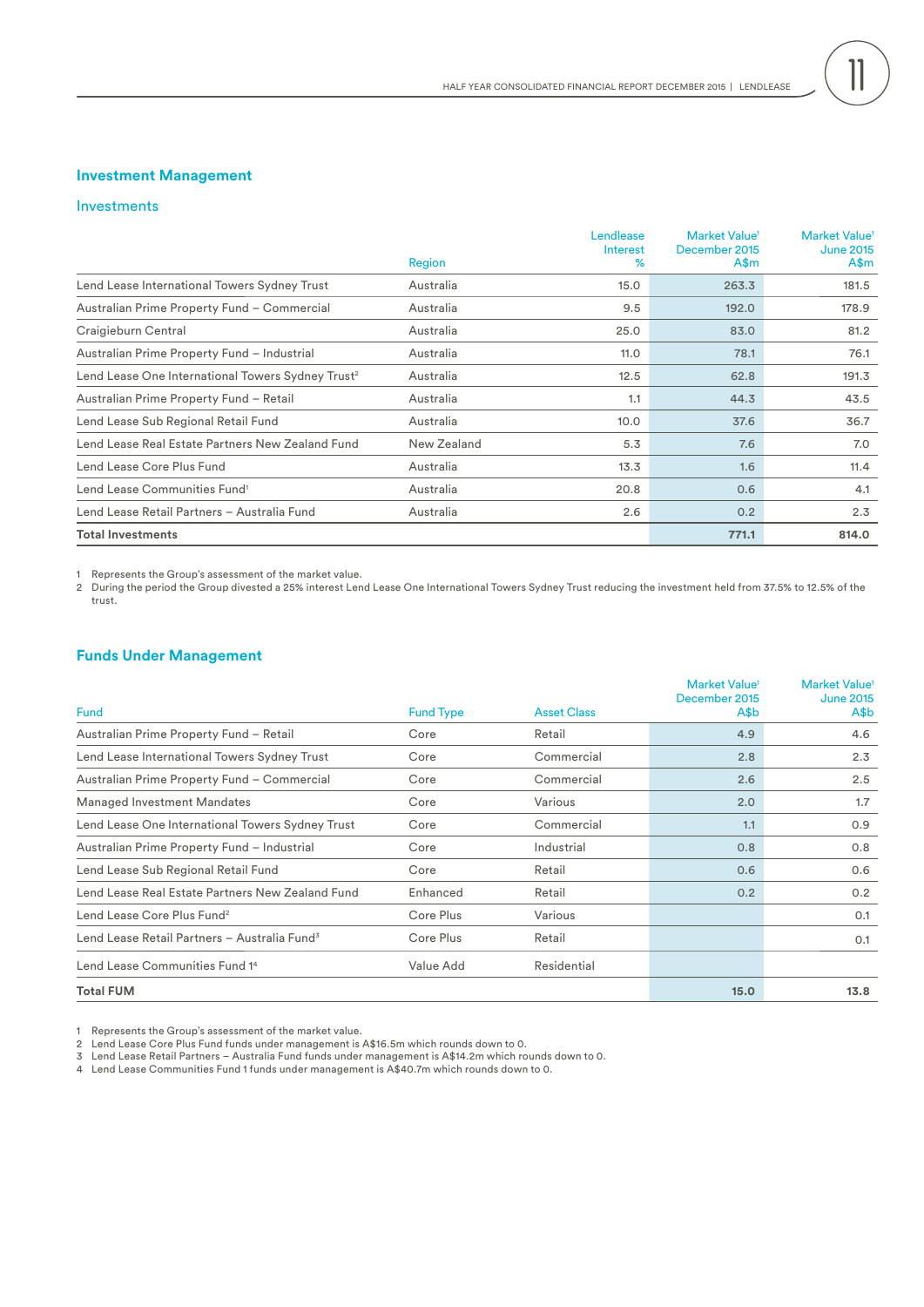#### **Australia** continued

#### **Investment Management** continued

#### Assets Under Management

|                                |                                     | <b>GLA</b>            | Market Value <sup>2</sup><br>Dec 2015 | Market Value <sup>2</sup><br><b>June 2015</b> |
|--------------------------------|-------------------------------------|-----------------------|---------------------------------------|-----------------------------------------------|
| <b>Shopping centres</b>        | Managed on behalf of                | sgm/000s <sup>1</sup> | $A$ \$m                               | $A$ \$m                                       |
| Cairns Central, Qld            | <b>APPF Retail</b>                  | $52.8 -$              |                                       |                                               |
| Caneland Central, Qld          | <b>APPF Retail</b>                  | 65.6                  |                                       |                                               |
| Caroline Springs Square, Vic   | <b>APPF Retail</b>                  | 21.0                  |                                       |                                               |
| Sunshine Plaza, Qld            | APPF Retail/Other joint owners      | 75.9                  |                                       |                                               |
| Erina Fair, NSW                | APPF Retail/Other joint owners      | 114.2                 |                                       |                                               |
| Macarthur Square, NSW          | APPF Retail/Other joint owners      | 94.6                  |                                       |                                               |
| Mid City (retail), NSW         | APPF Retail/Other joint owners      | 9.1                   |                                       |                                               |
| Lakeside Joondalup, WA         | APPF Retail/Other joint owners      | 97.4                  |                                       |                                               |
| Craigieburn Central, Vic       | <b>APPF Retail/Lendlease</b>        | 62.7                  | 6,235.1                               | 6,112.8                                       |
| Menai Marketplace, NSW         | Lend Lease Sub Regional Retail Fund | 16.5                  |                                       |                                               |
| Settlement City, NSW           | Lend Lease Sub Regional Retail Fund | 19.4                  |                                       |                                               |
| Southlands Boulevarde, WA      | Lend Lease Sub Regional Retail Fund | 21.4                  |                                       |                                               |
| Armadale Shopping City, WA     | Lend Lease Sub Regional Retail Fund | 31.0                  |                                       |                                               |
| Northgate, WA                  | Lend Lease Sub Regional Retail Fund | 15.9                  |                                       |                                               |
| Barangaroo South (Retail), NSW | Other owner                         | 2.7                   |                                       |                                               |
| Watertown, WA                  | Other owner                         | 20.8                  |                                       |                                               |
| Total                          |                                     | 721.0                 | 6,235.1                               | 6,112.8                                       |

1 GLA represents the gross lettable area of the centres.

2 Represents the Group's assessment of the market value.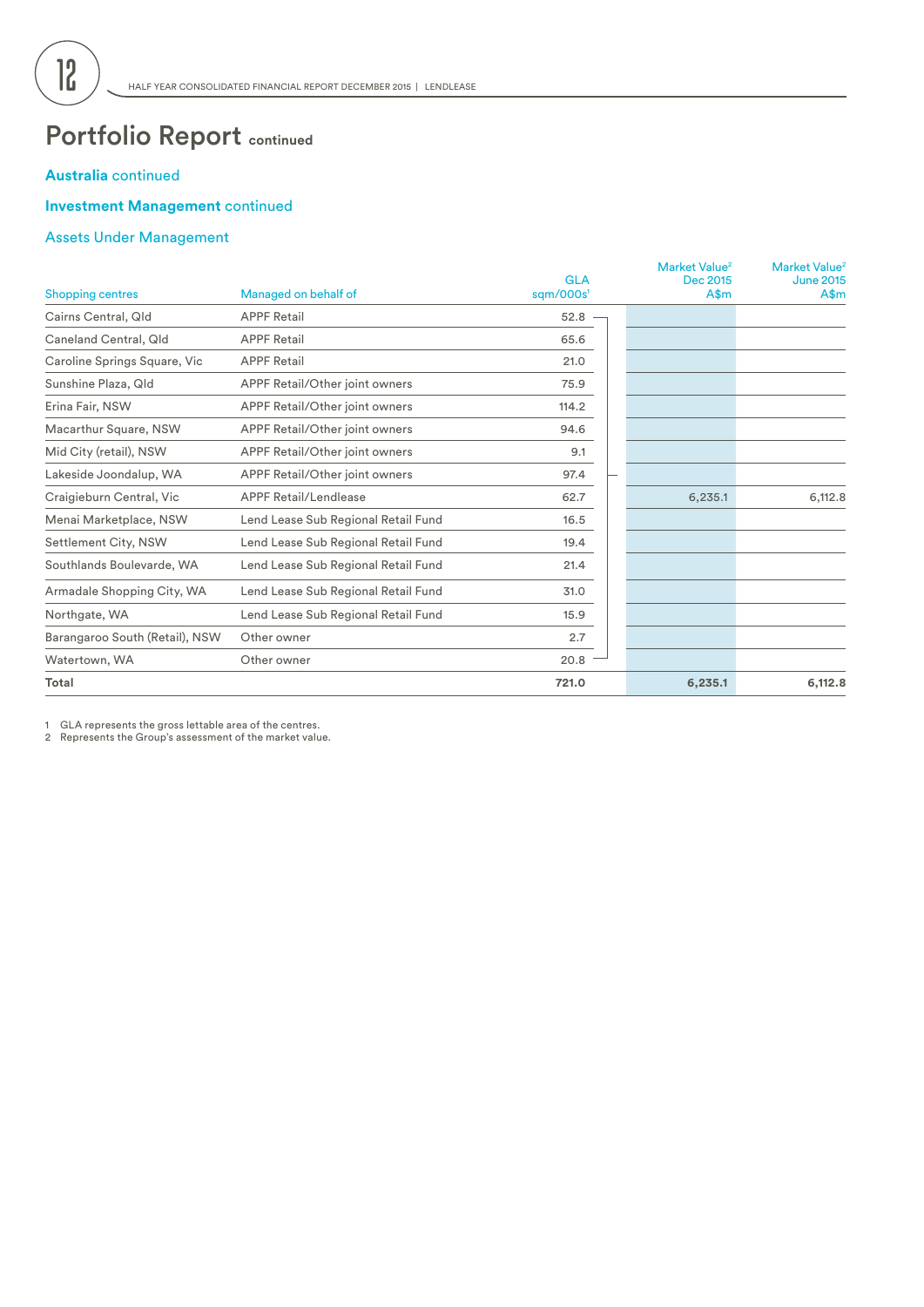#### **Asia**

#### **Property Development**

| Commercial<br><b>Backlog</b> |
|------------------------------|
|                              |
| sqm/000 $s^3$                |
|                              |
|                              |
| 136                          |
|                              |
| 233                          |
| 369                          |
|                              |

1 Estimated completion represents the expected financial year in which the last unit will be settled for master-planned communities, and the construction

 completion date for apartments and non residential projects. 2 Backlog includes the total number of units in Group owned, joint venture and managed projects. The actual number of units for any particular project can vary as

 planning approvals are obtained. 3 Commercial space has been disclosed based on GFA. GFA in Asia refers to the total area of the covered floor space measured between the centre line of party walls, including the thickness of external walls but excluding voids. The actual land area and floor space for any particular project can vary as planning approvals are obtained.

#### **Construction**

#### Major Projects<sup>1,2</sup>

| Project                                     | Location  | <b>Client</b>                    | Contract<br>Type <sup>3</sup> | Construction<br>Value <sup>4</sup><br>$A$ \$m | <b>Secured</b><br>Date <sup>5</sup> | Completion<br>Date <sup>6</sup> | Sector    | <b>Description</b>                                                                                                                                        |
|---------------------------------------------|-----------|----------------------------------|-------------------------------|-----------------------------------------------|-------------------------------------|---------------------------------|-----------|-----------------------------------------------------------------------------------------------------------------------------------------------------------|
| Cognita<br>Asia                             | Singapore | Cognita<br>Holdings<br>Pte. Ltd. | D&C                           | 152.6                                         | 2015                                | 2017                            | Education | Green Field Site, new build of<br>35,000m2 (GFA) Storey school<br>including surrounding<br>infrastructure                                                 |
| SoftBank<br><b>Fast Pole</b>                | Japan     | SoftBank<br>Mobile               | <b>MC</b>                     | 157.1                                         | 2011                                | 2017                            |           | Design and supply of concrete<br>Telecommunications telecommunications poles                                                                              |
| Paya Lebar<br>Central<br>$-$ Early<br>Works | Singapore | Roma<br>Central Pte.<br>Ltd.     | <b>GMP</b>                    | 102.3                                         | 2015                                | 2016                            | Mixed Use | Early works component to<br>design, construct and project<br>manage a mixed use<br>residential, retail and office<br>development at Paya Lebar<br>Central |

1 Disclosure of major projects is subject to client approval. This could impact the projects available for disclosure.

2 Backlog revenue as at 31 December 2015 for the projects listed totals A\$228.5 million, representing 68% of the total Construction backlog revenue for the region.

3 Contract type is Design and Construct (D&C), Managing Contractor (MC) and Guaranteed Maximum Price (GMP).

4 Construction value represents the Group's share of the total construction value of the project.

5 Secured date represents the financial year in which the project was secured.+

6 Completion date represents the financial year in which the project is expected to be completed.

### **Investment Management**

Investments

|                                                | Lendlease Interest<br>% | Market Value <sup>1</sup><br>Dec 2015<br>S\$m | Market Value <sup>1</sup><br><b>June 2015</b><br>S\$m | Market Value <sup>1</sup><br>Dec 2015<br>$A$ \$m | Market Value <sup>1</sup><br><b>June 2015</b><br>$A$ \$m |
|------------------------------------------------|-------------------------|-----------------------------------------------|-------------------------------------------------------|--------------------------------------------------|----------------------------------------------------------|
| Lend Lease Asian Retail Investment Fund (ARIF) |                         |                                               |                                                       |                                                  |                                                          |
| ARIF 1 $(313@somerset)^2$                      | 10.1                    | 31.4                                          | 35.0                                                  | 30.6                                             | 33.7                                                     |
| ARIF 2 (Setia City Mall) <sup>3, 4</sup>       | 35.9                    | 23.0                                          | 29.8                                                  | 22.4                                             | 28.7                                                     |
| ARIF 3 (Jem) <sup>4</sup>                      | 20.1                    | 159.2                                         | 160.9                                                 | 154.6                                            | 154.7                                                    |
| 313@somerset <sup>2</sup>                      | 25.0                    | 103.5                                         | 114.6                                                 | 100.5                                            | 110.2                                                    |
| Paya Lebar Central Joint Venture               | 30.0                    | 177.8                                         | 165.1                                                 | 172.6                                            | 158.7                                                    |
| Parkway Parade Partnership Limited             | 4.9                     | 35.6                                          | 35.6                                                  | 34.6                                             | 34.2                                                     |
| <b>Total Investments</b>                       |                         | 530.5                                         | 541.0                                                 | 515.3                                            | 520.2                                                    |

1 Represents the Group's assessment of the market value.

2 The Group owns 25% of the 313@somerset retail centre through its investment in CDR JV Ltd, with the remaining 75% held by ARIF 1, in which the Group holds a 10.1% interest.

3 The Group directly owns 35.9% of ARIF 2, which has a 50% ownership interest in Setia City Mall.

4 Capital redemptions during the period exceeded the share of profit/loss resulting in a decrease in the equity accounted investment.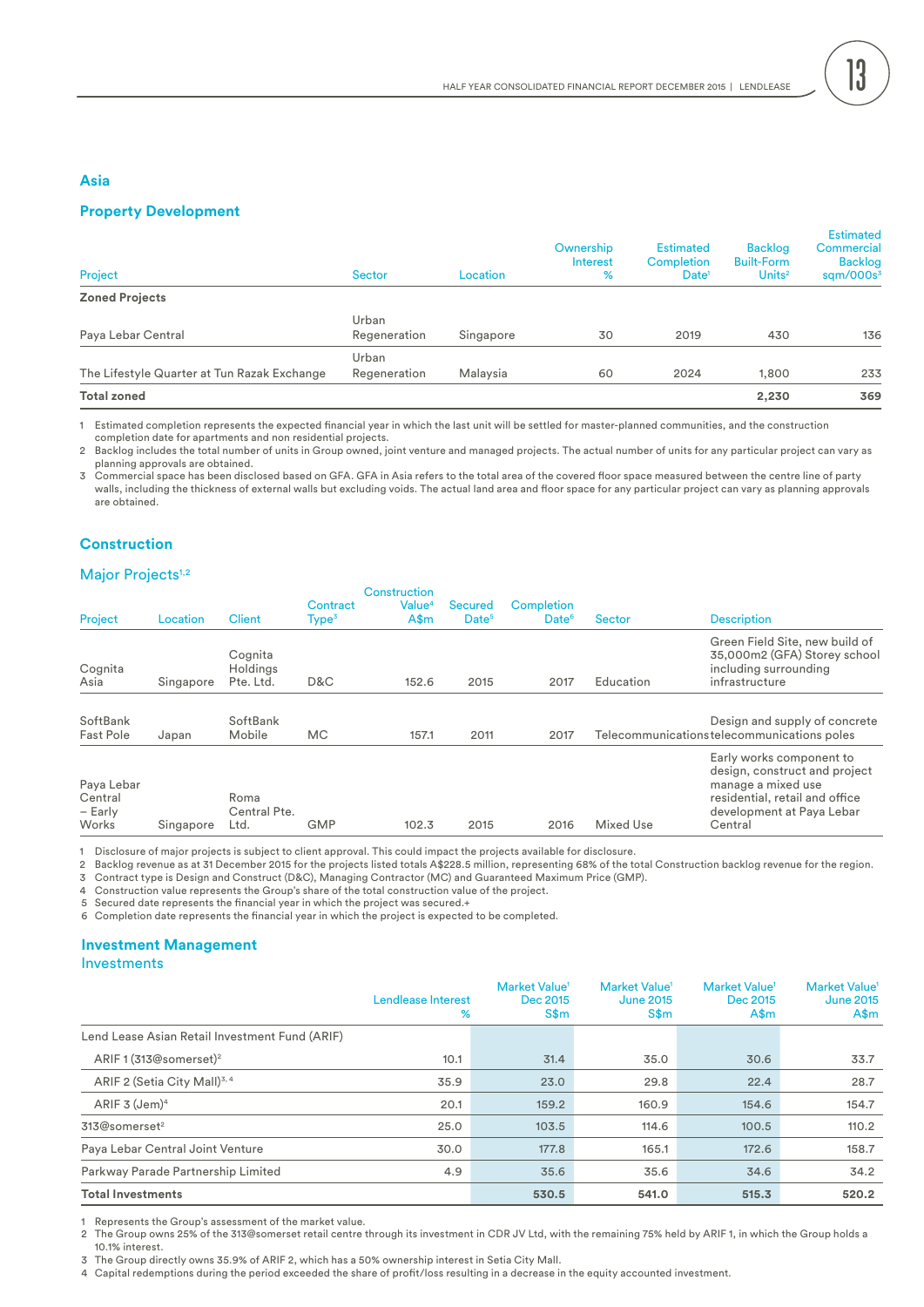#### **Asia** continued

#### **Investment Management** continued

#### Funds Under Management

| <b>Fund</b>                                       | <b>Fund type</b> | <b>Asset class</b>       | Market Value <sup>1</sup><br>Dec 2015<br>S\$ <sub>b</sub> | Market Value <sup>1</sup><br><b>June 2015</b><br>S\$ <sub>b</sub> | Market Value <sup>1</sup><br>Dec 2015<br>A\$b | Market Value <sup>1</sup><br><b>June 2015</b><br>A\$b |
|---------------------------------------------------|------------------|--------------------------|-----------------------------------------------------------|-------------------------------------------------------------------|-----------------------------------------------|-------------------------------------------------------|
| Lend Lease<br>Asian Retail Investment Fund (ARIF) | Core             | Retail and<br>Commercial | 2.5                                                       | 2.5                                                               | 2.4                                           | 2.4                                                   |
| Managed Investment Mandate                        | Value Add        | Retail and<br>Commercial | 1.3                                                       | 1.3                                                               | 1.3                                           | 1.3                                                   |
| Parkway Parade Partnership Limited                | Core Plus        | Retail and<br>Commercial | 1.2                                                       | 1.2                                                               | 1.2                                           | 1.2                                                   |
| Lend Lease<br>Jem Partners Fund Limited           | Core             | Retail and<br>Commercial | 0.5                                                       | 0.5                                                               | 0.4                                           | 0.4                                                   |
| <b>Total FUM</b>                                  |                  |                          | 5.5                                                       | 5.5                                                               | 5.3                                           | 5.3                                                   |

1 Represents the Group's assessment of the market value.

#### Assets Under Management

| <b>Shopping centres</b>      | Managed on behalf of                                       | GLA <sup>1</sup><br>sqm/000s | Market Value <sup>2</sup><br>Dec 2015<br>$S\$ m | Market Value <sup>2</sup><br>June 2015<br>S\$m | Market Value <sup>2</sup><br>Dec 2015<br>A\$m | Market Value <sup>2</sup><br><b>June 2015</b><br>$A$ \$m |
|------------------------------|------------------------------------------------------------|------------------------------|-------------------------------------------------|------------------------------------------------|-----------------------------------------------|----------------------------------------------------------|
| Jem, Singapore               | <b>ARIF/Lend Lease Jem Partners</b><br><b>Fund Limited</b> | 108.2                        | 1,880.0                                         | 1,880.0                                        | 1,825.2                                       | 1,807.7                                                  |
| Parkway Parade,<br>Singapore | Parkway Parade Partnership<br>Limited                      | 52.5                         | 1.206.0                                         | 1,196.0                                        | 1,170.9                                       | 1,150.0                                                  |
| 313@somerset,<br>Singapore   | ARIF/Lendlease                                             | 27.1                         | 1.040.0                                         | 1.100.0                                        | 1.009.7                                       | 1.057.7                                                  |
| Setia City Mall,<br>Malaysia | ARIF                                                       | 107.0                        | 253.7                                           | 284.3                                          | 246.3                                         | 273.4                                                    |
| Total                        |                                                            | 294.8                        | 4,379.7                                         | 4,460.3                                        | 4,252.1                                       | 4,288.8                                                  |

1 Represents the net lettable area of the centres.

2 Represents the Group's assessment of the market value.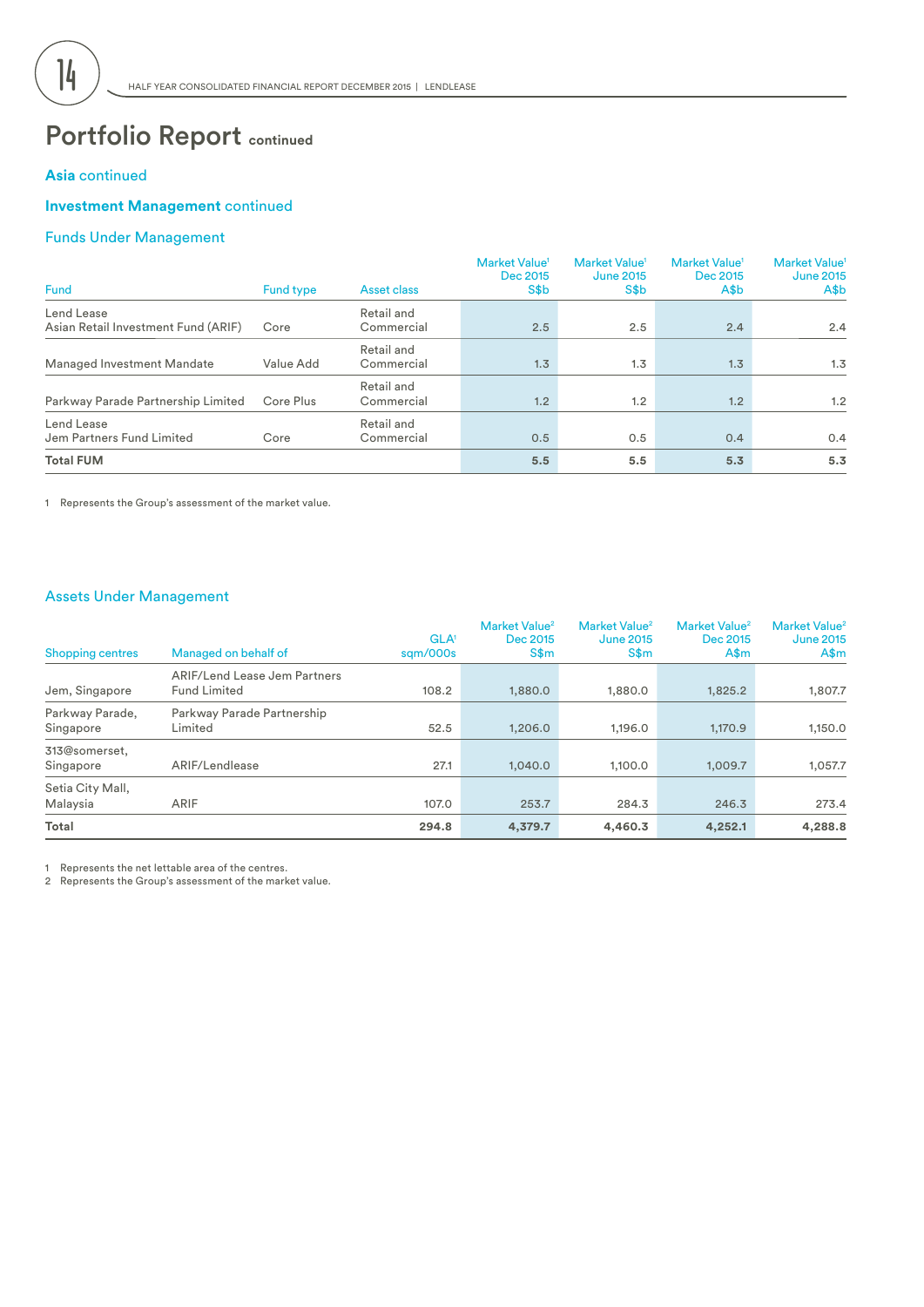#### **Europe**

#### **Property Development**

#### Project Listing

| Project                   | <b>Sector</b>              | Location   | Ownership<br>Interest<br>% | <b>Estimated</b><br>Completion<br>Date <sup>1</sup> | <b>Backlog</b><br><b>Built-Form</b><br>Units <sup>2</sup> | <b>Residential</b><br>Land<br>sqm/000 $s^3$ | <b>Estimated</b><br><b>Commercial Backlog</b><br>sqm/000 $s^3$ |
|---------------------------|----------------------------|------------|----------------------------|-----------------------------------------------------|-----------------------------------------------------------|---------------------------------------------|----------------------------------------------------------------|
| <b>Zoned Projects</b>     |                            |            |                            |                                                     |                                                           |                                             |                                                                |
| Elephant & Castle         | Urban Regeneration         | London, UK | 100%                       | Various                                             | 2,755                                                     |                                             | 19                                                             |
| Deptford                  | Urban Regeneration         | London, UK | 100%                       | Various                                             | 915                                                       |                                             | $\overline{7}$                                                 |
| The International Quarter | <b>Urban Regeneration</b>  | London, UK | 50%                        | Various                                             | 335                                                       |                                             | 200                                                            |
| Wandsworth                | Urban Regeneration         | London, UK | 100%                       | Various                                             | 110                                                       |                                             |                                                                |
| Chiswick                  | Urban Regeneration         | London, UK | 100%                       | 2018                                                | 65                                                        |                                             |                                                                |
| UK residential projects   | Urban Regeneration Various |            | Various                    | Various                                             | 585                                                       | 16                                          | 3                                                              |
| <b>Total zoned</b>        |                            |            |                            |                                                     | 4,765                                                     | 16                                          | 230                                                            |
| <b>Unzoned Projects</b>   |                            |            |                            |                                                     |                                                           |                                             |                                                                |
| Deptford                  | Urban Regeneration         | London, UK | 100%                       | Various                                             | 215                                                       |                                             |                                                                |
| Chiswick                  | Urban Regeneration         | London, UK | 100%                       | 2018                                                | 75                                                        |                                             |                                                                |
| Hungate                   | Urban Regeneration         | Regions    | 50%                        | Various                                             | 230                                                       |                                             |                                                                |
| <b>Total unzoned</b>      |                            |            |                            |                                                     | 520                                                       |                                             |                                                                |
| <b>Total Development</b>  |                            |            |                            |                                                     | 5,285                                                     | 16                                          | 231                                                            |

1 Estimated completion date for built-form units represents the financial year in which the project construction is expected to be completed.

2 Backlog includes the total number of units in Group owned and joint venture projects. The actual number of units for any particular project can vary as planning approvals are obtained.

3 Represents net developable land in relation to master-planned urban communities and net developable floor space for other developments. The actual land area and floor space for any particular project can vary as planning approvals are obtained.

#### **Infrastructure Development**

|                            |                        |                       | Actual            | <b>Financial Operat-ional</b> | <b>Estimated</b><br>Constr-<br>uction<br>Value <sup>1</sup> | Percentage of<br>Construction<br>Complete | <b>Facilities</b><br>Management<br>Backlog <sup>2</sup> | Equity <sup>3</sup> | Revenue Invested Committed<br>Equity <sup>4</sup> |
|----------------------------|------------------------|-----------------------|-------------------|-------------------------------|-------------------------------------------------------------|-------------------------------------------|---------------------------------------------------------|---------------------|---------------------------------------------------|
| Project                    | <b>Location Status</b> |                       | <b>Close Date</b> | <b>Term Years</b>             | £m                                                          | %                                         | £m                                                      | £m                  | £m                                                |
| Healthcare                 |                        |                       |                   |                               |                                                             |                                           |                                                         |                     |                                                   |
| Majadahonda Hospital Spain |                        | Operational           | Apr 05            | 30                            | 168                                                         | 100                                       | 43.4                                                    | 3.0                 |                                                   |
| Brescia <sup>2</sup>       | Italy                  | Under<br>construction | Mar 11            | 33                            | 89                                                          | 90                                        |                                                         | 2.1                 | 0.8                                               |
| <b>Treviso Hospital</b>    | Italy                  | Preferred<br>bidder   | Oct 16            | 21                            | 99                                                          |                                           |                                                         | 1.0                 | 5.1                                               |
| Total                      |                        |                       |                   |                               | 356                                                         |                                           | 43.4                                                    | 6.1                 | 5.9                                               |

1 Represents total construction value over the contract duration.

2 Facilities management revenue backlog disclosed is for a maximum of 10 years, although PPP contracts typically operate for a period of up to 40 years.

3 Invested equity refers to the contributed equity for each project.

4 Committed equity refers to equity the Group has a future commitment to invest. .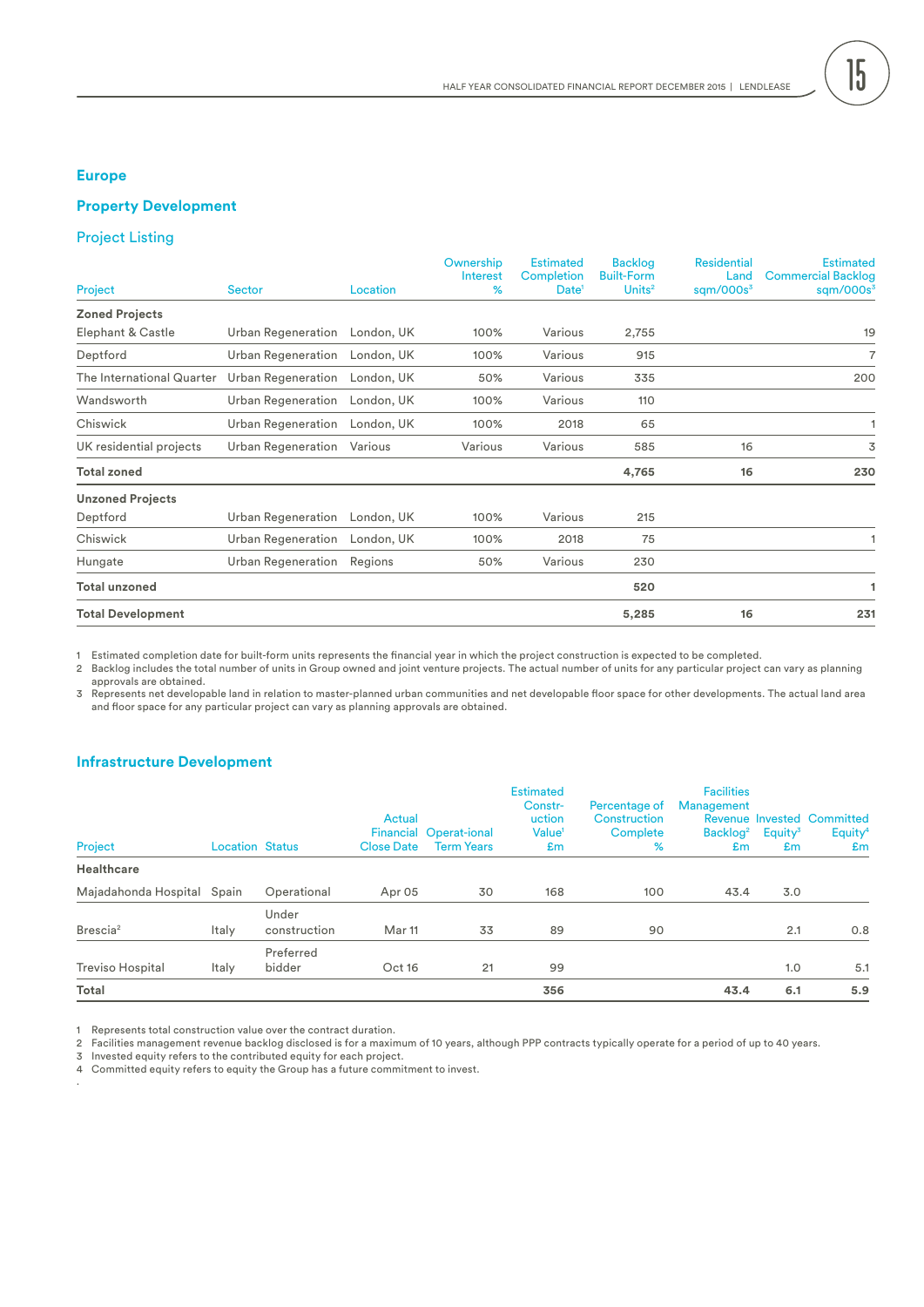#### **Europe** continued

#### **Construction**

#### Major Projects<sup>1,2</sup>

|                                                                                           |                     |                                                             | Contract          | Constr-<br>uction<br>Value <sup>4</sup> | Constr-<br>uction | Value <sup>4</sup> Secured | Compl-<br>etion   |                       |                                                                                                                                                                                                                                    |
|-------------------------------------------------------------------------------------------|---------------------|-------------------------------------------------------------|-------------------|-----------------------------------------|-------------------|----------------------------|-------------------|-----------------------|------------------------------------------------------------------------------------------------------------------------------------------------------------------------------------------------------------------------------------|
| Project                                                                                   | Location            | <b>Client</b>                                               | Type <sup>3</sup> | £m                                      | A\$m              | Date <sup>5</sup>          | Date <sup>6</sup> | <b>Sector</b>         | <b>Description</b>                                                                                                                                                                                                                 |
| Ministry of Defence<br>Single Living<br>Accommodation<br>Modernisation Phase <sup>2</sup> | UK                  | Defence<br><b>Estates</b>                                   | <b>GMP</b>        | 471                                     | 1,002             | 2003                       | 2016              | Defence               | Construction and upgrade of<br>single living accommodation<br>for the military across a<br>number of locations                                                                                                                     |
| Rathbone Square                                                                           | London              | Great<br>Portland<br>Estates plc                            | LS                | 198                                     | 422               | 2015                       | 2017              | Mixed-use             | Design and construction of<br>mixed residential,<br>commercial, retail and public<br>realm in London's West End,<br>including 162 residential<br>apartments and 265,000<br>square feet of commercial<br>office space               |
| Kings Gate House and<br>The Zig Zag Building                                              | London              | Land<br>Securities<br>plc                                   | LS                | 175                                     | 371               | 2013                       | 2016              | Mixed-use             | Demolition of existing office<br>block and design and<br>construction of a 12 storey<br>commercial and retail block<br>and a 14 storey residential<br>building                                                                     |
| North Wales Prison                                                                        | Wales               | Ministry of<br>Justice                                      | LS                | 157                                     | 334               | 2015                       | 2017              | Justice               | Design and construction of<br>2010 inmate super prison in<br>North Wales                                                                                                                                                           |
| The International<br><b>Quarter Building1</b>                                             | London              | Stratford<br>City<br><b>Business</b><br>District<br>Limited | <b>LS</b>         | 138                                     | 294               | 2016                       | 2018              | Commercial            | New build 20 storey office<br>building providing 500,000<br>square feet of office space<br>with retail on ground floor                                                                                                             |
| <b>Elephant and Castle</b><br>South Gardens                                               | London              | Lend Lease LS<br>Residential<br>(CG) Plc                    |                   | 115                                     | 245               | 2015                       | 2017              | Residential           | Design and construction of<br>approximately 342 residential<br>units                                                                                                                                                               |
| <b>Beacon Barracks</b>                                                                    | Midlands<br>England | The<br>Secretary<br>of State for<br>Defence                 | <b>GMP</b>        | 97                                      | 207               | 2013                       | 2016              | Defence               | Design and construction of<br>single living accommodation<br>for the military, regimental<br>headquarters, mess and<br>catering facilities and<br>technical workshops, and the<br>upgrade of the existing base's<br>infrastructure |
| The International<br>Quarter - Glasshouse<br>Gardens                                      | London              | <b>SCBD</b><br>Residential<br>Ltd                           | LS                | 88                                      | 188               | 2014                       | 2018              | Residential           | Design and construction of<br>two residential towers (30<br>storey and 18 storey)<br>comprising 333 units                                                                                                                          |
| The International<br>Quarter Building 2                                                   | London              | Stratford<br>City<br><b>Business</b><br>District<br>Limited | LS                | 81                                      | 173               | 2016                       | 2018              | Commercial            | 10 storey office building<br>providing 267,000 square feet<br>of office space with retail<br>units at ground floor                                                                                                                 |
| <b>Elephant and Castle</b><br>One The Elephant                                            | London              | Lend Lease<br>Residential<br>(CG) Plc                       | LS.               | 79                                      | 168               | 2013                       | 2016              | Residential           | Design and construction of<br>284 apartments in a 37 storey<br>tower and a four storey<br>pavilion building plus shared<br>basement, with ground floor<br>retail and commercial areas                                              |
| Ruskin Square Building<br>03                                                              | London              | Stanhope<br>plc                                             | LS                | 48                                      | 102               | 2015                       | 2017              | Commercial<br>Offices | Design and construction of a<br>new commercial office<br>building                                                                                                                                                                  |

1 Disclosure of major projects is subject to client approval. This could impact the projects available for disclosure.

4 Construction value represents the Group's share of the total construction value of the project.

5 Secured date represents the financial year in which the project was secured.

6 Completion date represents the financial year in which the project is expected to be completed.

<sup>2</sup> Backlog revenue as at 31 December 2015 for the projects listed totals £656.0 million, representing 88% of the total Construction backlog revenue for the region. 3 Contract types are Guaranteed Maximum Price (GMP) and Lump Sum (LS).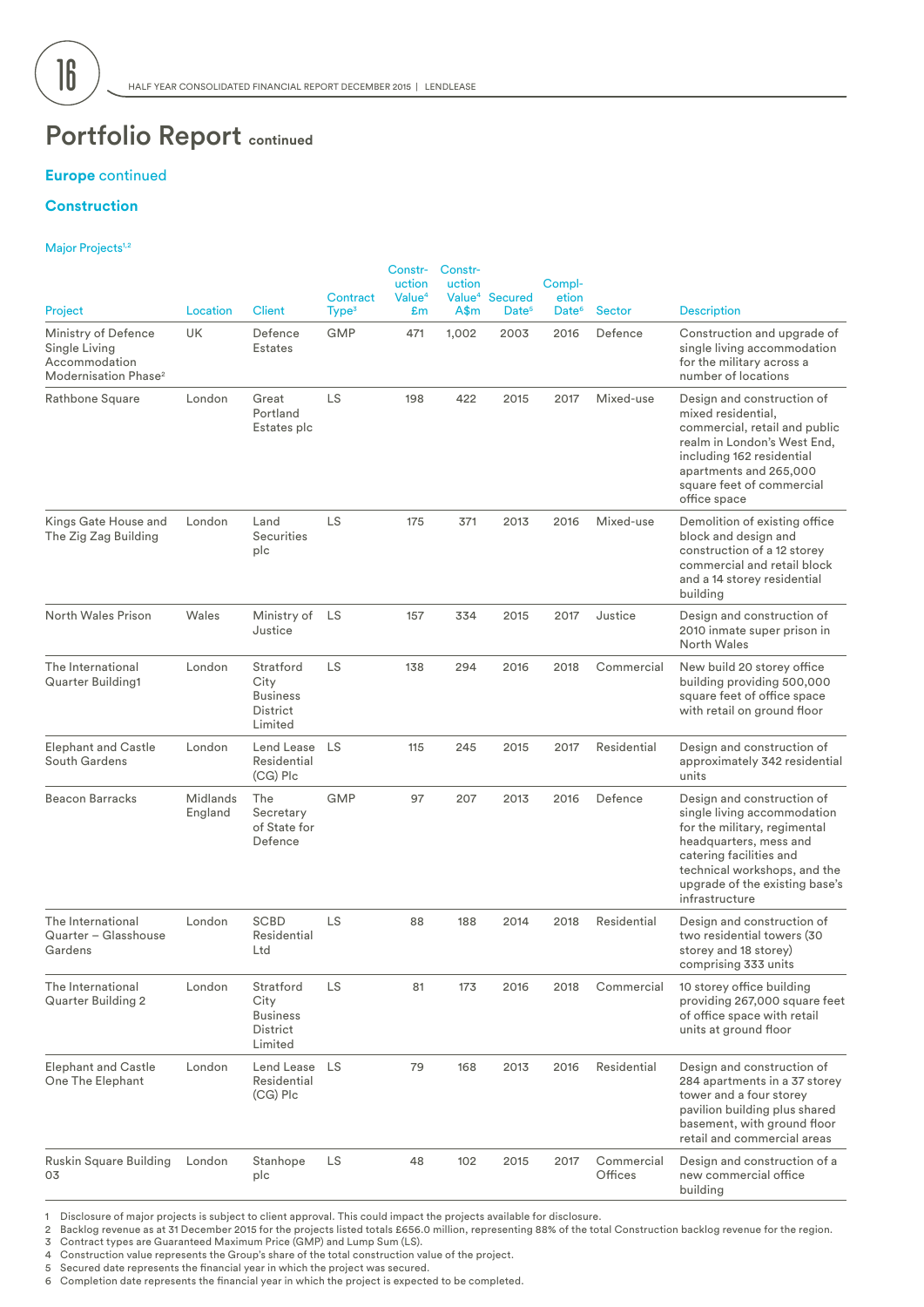#### **Investment Management**

#### Investments

|                                                               | Lend Lease<br>Interest<br>℅ | Market Value <sup>1</sup><br>Dec 2015<br>£m | Market Value <sup>1</sup><br><b>June 2015</b><br>£m | Market Value <sup>1</sup><br>Dec 2015<br>$A\$ {sm} | Market Value <sup>1</sup><br><b>June 2015</b><br>$A$ \$m |
|---------------------------------------------------------------|-----------------------------|---------------------------------------------|-----------------------------------------------------|----------------------------------------------------|----------------------------------------------------------|
| Lend Lease Retail Partnership                                 | 4.3                         | 37.0                                        | 35.2                                                | 75.4                                               | 71.8                                                     |
| Lend Lease PFI/PPP Infrastructure Fund LP (UKIF) <sup>2</sup> |                             |                                             | 2.1                                                 |                                                    | 4.3                                                      |
| Total                                                         |                             | 37.0                                        | 37.3                                                | 75.4                                               | 76.1                                                     |

1 Represents the Group's assessment of the market value.

2 The Group sold its remaining 1% investment in Lend Lease PFI/PPP Infrastructure Fund LP (UKIF) along with the funds management rights during the period December 2015.

#### Funds Under Management

| <b>Fund</b>                                                        | <b>Fund type</b> | Asset class    | Market Value <sup>1</sup><br>Dec 2015<br>£b | Market Value <sup>1</sup><br>June 2015<br>£b | Market Value <sup>1</sup><br>Dec 2015<br>$A$ \$b | Market Value <sup>1</sup><br><b>June 2015</b><br>A\$b |
|--------------------------------------------------------------------|------------------|----------------|---------------------------------------------|----------------------------------------------|--------------------------------------------------|-------------------------------------------------------|
| Lend Lease Retail Partnership                                      | Core             | Retail         | 0.8                                         | 0.8                                          | 1.7                                              | 1.7                                                   |
| Lend Lease PFI/PPP Infrastructure Fund<br>$LP$ (UKIF) <sup>2</sup> | Core             | Infrastructure |                                             | 0.2 <sub>0</sub>                             |                                                  | 0.5                                                   |
| <b>Total FUM</b>                                                   |                  |                | 0.8                                         | 1.0                                          | 1.7                                              | 2.2                                                   |

1 Represents the Group's assessment of the market value.

2 The Group sold its remaining 1% investment in Lend Lease PFI/PPP Infrastructure Fund LP (UKIF) along with the funds management rights during the period December 2015.

#### Assets Under Management

| <b>Shopping centres</b>  | Managed on<br>behalf of                    | GLA <sup>1</sup><br>sqm/000s | Market Value <sup>2</sup><br>Dec 2015<br>Em | Market Value <sup>2</sup><br>June 20145<br>£m | Market Value <sup>2</sup><br>Dec 2015<br>$A$ \$m | Market Value <sup>2</sup><br><b>June 2015</b><br>$A$ \$m |
|--------------------------|--------------------------------------------|------------------------------|---------------------------------------------|-----------------------------------------------|--------------------------------------------------|----------------------------------------------------------|
| Touchwood, Solihull      | Lend Lease<br>Retail<br>Partnership        | 60.4                         | 298.3                                       | 282.8                                         | 608.8                                            | 577.1                                                    |
| Queensgate, Peterborough | <b>IREEF</b><br>Queensgate<br>Peterborough | 81.3                         | 212.0                                       | 212.0                                         | 432.7                                            | 432.7                                                    |
| Total                    |                                            | 141.7                        | 510.3                                       | 494.8                                         | 1,041.5                                          | 1,009.8                                                  |

1 GLA represents the gross lettable area of the centres.

2 Represents the Group's assessment of the market value.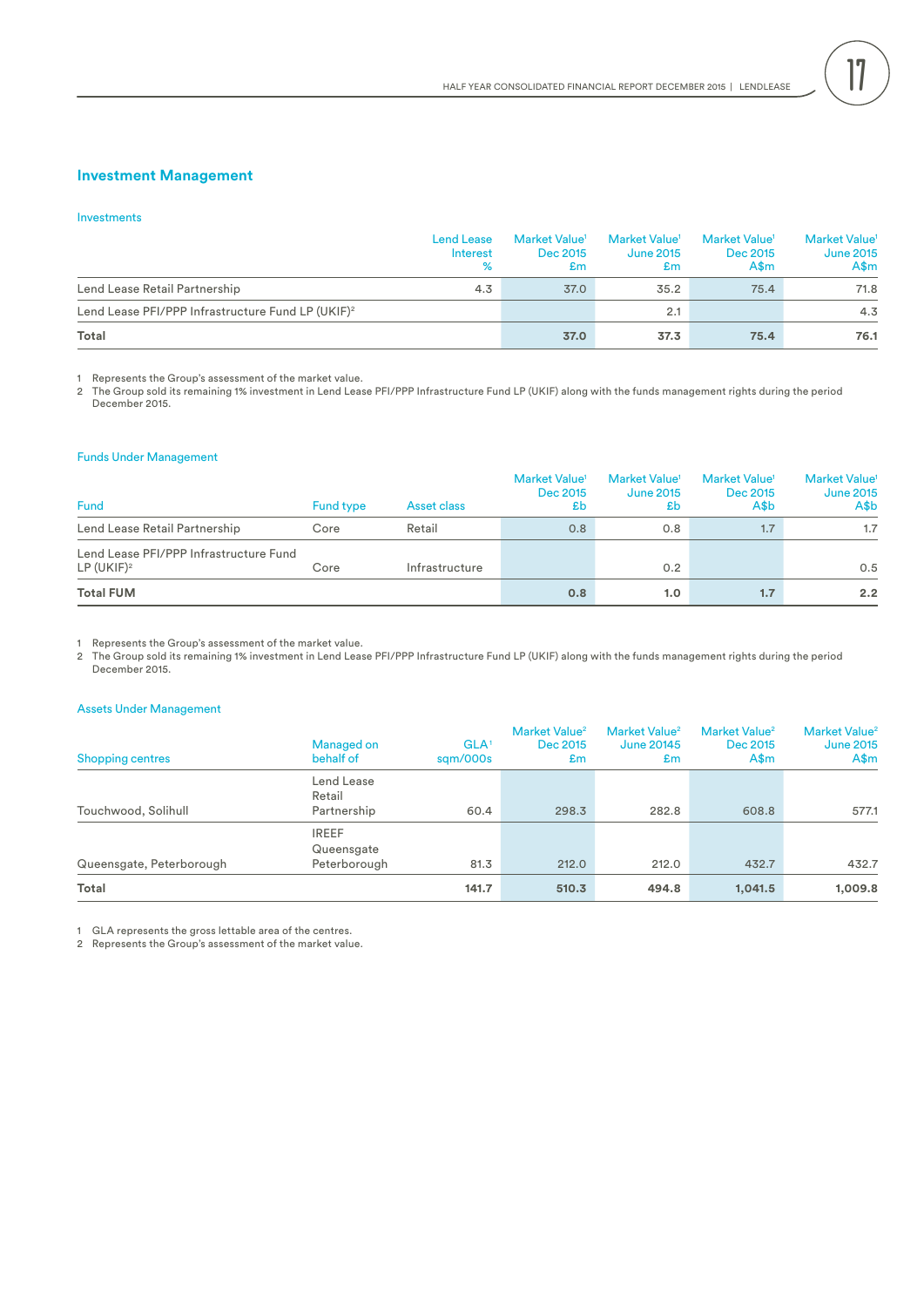#### **Americas**

#### **Property Development**

| <b>Built-Form</b><br>Completion<br>Interest<br>Land<br>Project<br>Units <sup>2</sup><br>Units <sup>2</sup><br><b>Sector</b><br>Location<br>%<br>Date <sup>1</sup><br><b>Zoned Projects</b><br>Colorado<br>Horizon Uptown<br>Communities<br>100%<br>2033<br>3,860<br>Healthcare<br><b>Covington Medical Arts</b><br>Louisiana<br>100%<br>2014<br>Pavillion<br>Virginia<br><b>Bon Secours DePaul Medical</b><br>Healthcare<br>2015<br>100%<br>Plaza<br>New York<br>281 Fifth Avenue<br>40%<br>2019<br>130<br>Apartments<br><b>Total zoned</b><br>3,860<br>130<br><b>Unzoned Projects</b><br>Clippership Wharf<br><b>Massachusetts</b><br>Apartments<br>2021<br>100%<br>480<br>Riverline (previously River<br>Urban<br>Illinois<br>2025<br>60%<br>2,915<br>South)<br>Regeneration<br><b>Total unzoned</b><br>3,395 |                          |  | Ownership | <b>Estimated</b> | <b>Backlog</b> | <b>Backlog</b> | <b>Estimated</b><br>Commercial  |
|-----------------------------------------------------------------------------------------------------------------------------------------------------------------------------------------------------------------------------------------------------------------------------------------------------------------------------------------------------------------------------------------------------------------------------------------------------------------------------------------------------------------------------------------------------------------------------------------------------------------------------------------------------------------------------------------------------------------------------------------------------------------------------------------------------------------|--------------------------|--|-----------|------------------|----------------|----------------|---------------------------------|
|                                                                                                                                                                                                                                                                                                                                                                                                                                                                                                                                                                                                                                                                                                                                                                                                                 |                          |  |           |                  |                |                | <b>Backlog</b><br>sqm/000 $s^3$ |
|                                                                                                                                                                                                                                                                                                                                                                                                                                                                                                                                                                                                                                                                                                                                                                                                                 |                          |  |           |                  |                |                |                                 |
|                                                                                                                                                                                                                                                                                                                                                                                                                                                                                                                                                                                                                                                                                                                                                                                                                 |                          |  |           |                  |                |                | 371                             |
|                                                                                                                                                                                                                                                                                                                                                                                                                                                                                                                                                                                                                                                                                                                                                                                                                 |                          |  |           |                  |                |                | 5                               |
|                                                                                                                                                                                                                                                                                                                                                                                                                                                                                                                                                                                                                                                                                                                                                                                                                 |                          |  |           |                  |                |                | 9                               |
|                                                                                                                                                                                                                                                                                                                                                                                                                                                                                                                                                                                                                                                                                                                                                                                                                 |                          |  |           |                  |                |                |                                 |
|                                                                                                                                                                                                                                                                                                                                                                                                                                                                                                                                                                                                                                                                                                                                                                                                                 |                          |  |           |                  |                |                | 386                             |
|                                                                                                                                                                                                                                                                                                                                                                                                                                                                                                                                                                                                                                                                                                                                                                                                                 |                          |  |           |                  |                |                |                                 |
|                                                                                                                                                                                                                                                                                                                                                                                                                                                                                                                                                                                                                                                                                                                                                                                                                 |                          |  |           |                  |                |                |                                 |
|                                                                                                                                                                                                                                                                                                                                                                                                                                                                                                                                                                                                                                                                                                                                                                                                                 |                          |  |           |                  |                |                |                                 |
|                                                                                                                                                                                                                                                                                                                                                                                                                                                                                                                                                                                                                                                                                                                                                                                                                 |                          |  |           |                  |                |                |                                 |
|                                                                                                                                                                                                                                                                                                                                                                                                                                                                                                                                                                                                                                                                                                                                                                                                                 | <b>Total Development</b> |  |           |                  | 3,860          | 3,525          | 387                             |

1 Estimated completion date represents the estimated financial year in which the last unit will be settled for master-planned communities and the financial year in which construction will be completed for apartments and healthcare projects.

2 The actual number of units for any particular project can vary as planning applications are obtained.

3 Represents expected rentable square metres. The actual floor space for any particular project can vary as planning approvals are obtained.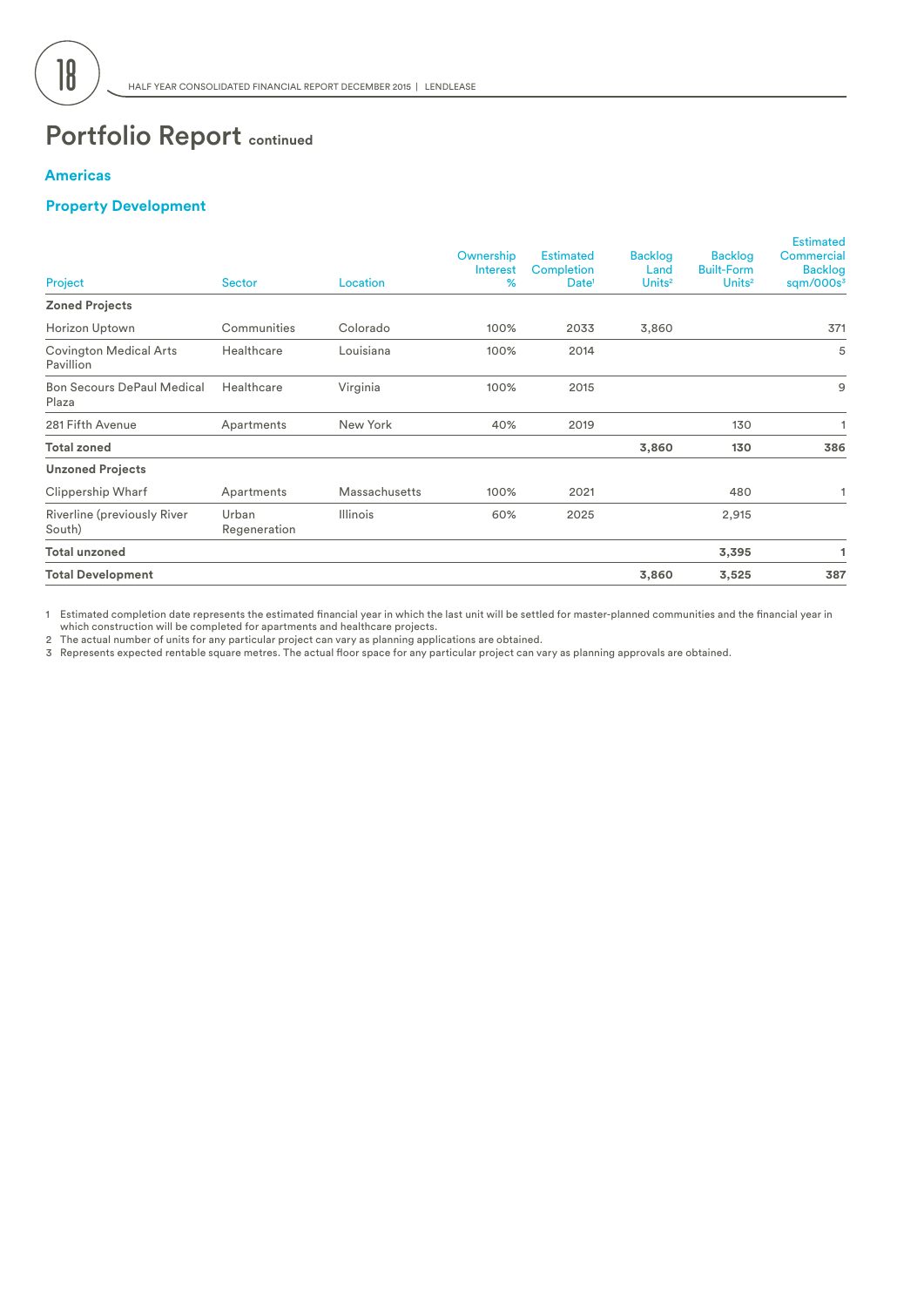#### **Infrastructure Development**

#### Military Housing Project Listing

|                                           |                                  |                 |               | Actual<br><b>Financial</b> | ional | Capital            | Operat- Estimated Percentage of<br>Construction | <b>Invested</b>     | <b>Committed</b>    |                         |
|-------------------------------------------|----------------------------------|-----------------|---------------|----------------------------|-------|--------------------|-------------------------------------------------|---------------------|---------------------|-------------------------|
|                                           |                                  |                 |               | Close                      | Term  | Spend <sup>1</sup> | Completed                                       | Equity <sup>2</sup> | Equity <sup>3</sup> | <b>Units Under</b>      |
| Project                                   | Location                         | <b>Service</b>  | <b>Status</b> | <b>Date</b>                | Years | US\$m              | %                                               | US\$m               | US\$m               | Management <sup>4</sup> |
| Air Combat<br><b>Command Group II</b>     | Arizona/<br>New Mexico Air Force |                 | Operational   | Jul 07                     | 50    | 224.2              | 100                                             | 11.0                |                     | 2,200                   |
| Camp Lejeune<br>Phases 1 and 2            | North<br>Carolina/<br>New York   | Marine<br>Corps | Operational   | Oct 05                     | 50    | 459.8              | 100                                             | 10.0                |                     | 4,350                   |
| Camp Lejeune Phase Carolina/<br>3         | North<br>New York                | Marine<br>Corps | Operational   | Nov 07                     | 50    | 268.1              | 92                                              | 4.5                 |                     | 2,120                   |
| Tri-Command                               | South<br>Carolina                | Marine<br>Corps | Operational   | Feb 03                     | 50    | 140.0              | 100                                             | 3.3                 |                     | 1,500                   |
| Fort Campbell                             | Kentucky                         | Army            | Operational   | Dec 03                     | 50    | 313.2              | 100                                             | 6.0                 |                     | 4,450                   |
| Fort Drum                                 | New York                         | Army            | Operational   | May 05                     | 50    | 504.9              | 100                                             | 5.0                 |                     | 4,025                   |
| Fort Hood                                 | Texas                            | Army            | Operational   | Oct 01                     | 50    | 296.0              | 100                                             | 6.0                 |                     | 5,900                   |
| Fort Hood Stage 3<br>(Chaffee Village 1)  | Texas                            | Army            | Operational   | May 14                     | 50    | 73.6               | 25                                              |                     |                     |                         |
| Fort Knox Phase 1                         | Kentucky                         | Army            | Operational   | Feb 07                     | 50    | 195.5              | 99                                              |                     | 3.0                 | 2,350                   |
| Fort Knox Phase 2<br>(Additional Scoring) | Kentucky                         | Army            | Operational   | Oct 10                     | 50    | 15.6               | 97                                              |                     |                     | 35                      |
| Hickam                                    | Hawaii                           | Air Force       | Operational   | Feb 05                     | 50    | 663.4              | 100                                             | 17.3                |                     | 2,500                   |
| Island Palm<br>Communities                | Hawaii                           | Army            | Operational   | Apr 05                     | 50    | 2,166.7            | 84                                              | 8.0                 |                     | 7,750                   |
| PAL Groups A & B                          | Various                          | Army            | Operational   | Aug 09                     | 50    | 213.6              | 100                                             |                     |                     | 7,450                   |
| PAL Group C <sup>5</sup>                  | Various                          | Army            | Operational   | May 13                     | 50    | 380.4              | 37                                              |                     |                     | 5,050                   |
| Tri-Group                                 | Colorado/<br>California          | Air Force       | Operational   | Sep 07                     | 50    | 235.1              | 100                                             | 10.9                |                     | 1,525                   |
| Wainwright/Greely<br>Phase 1              | Alaska                           | Army            | Operational   | Apr 09                     | 50    | 52.5               | 100                                             |                     |                     | 1,900                   |
| Wainwright/Greely<br>Phase 2              | Alaska                           | Army            | Operational   | Sep 10                     | 50    | 217.3              | 75                                              |                     | 2.0                 |                         |
| Total                                     |                                  |                 |               |                            |       | 6,419.9            |                                                 | 82.0                | 5.0                 | 53,105                  |
|                                           |                                  |                 |               |                            |       |                    |                                                 |                     |                     |                         |

1 Changes in estimated capital spend from prior reports reflect adjustments made to contract values, project scope changes, addition of out-year work after the completion of the IDP and (for certain projects) the impact of contractual shared savings realised during the development period.

2 Invested equity refers to the contributed equity for each project.

3 Committed equity refers to equity the Group has a future commitment to invest.

4 Units under management are the expected number of units at the end of the initial project development period.

5 PAL Lee Benning project, disclosed as preferred bidder at June 2015, reached financial close during the period to December 2015. For reporting purposes, PAL Lee Benning project has now been included as an extension of the PAL C project.